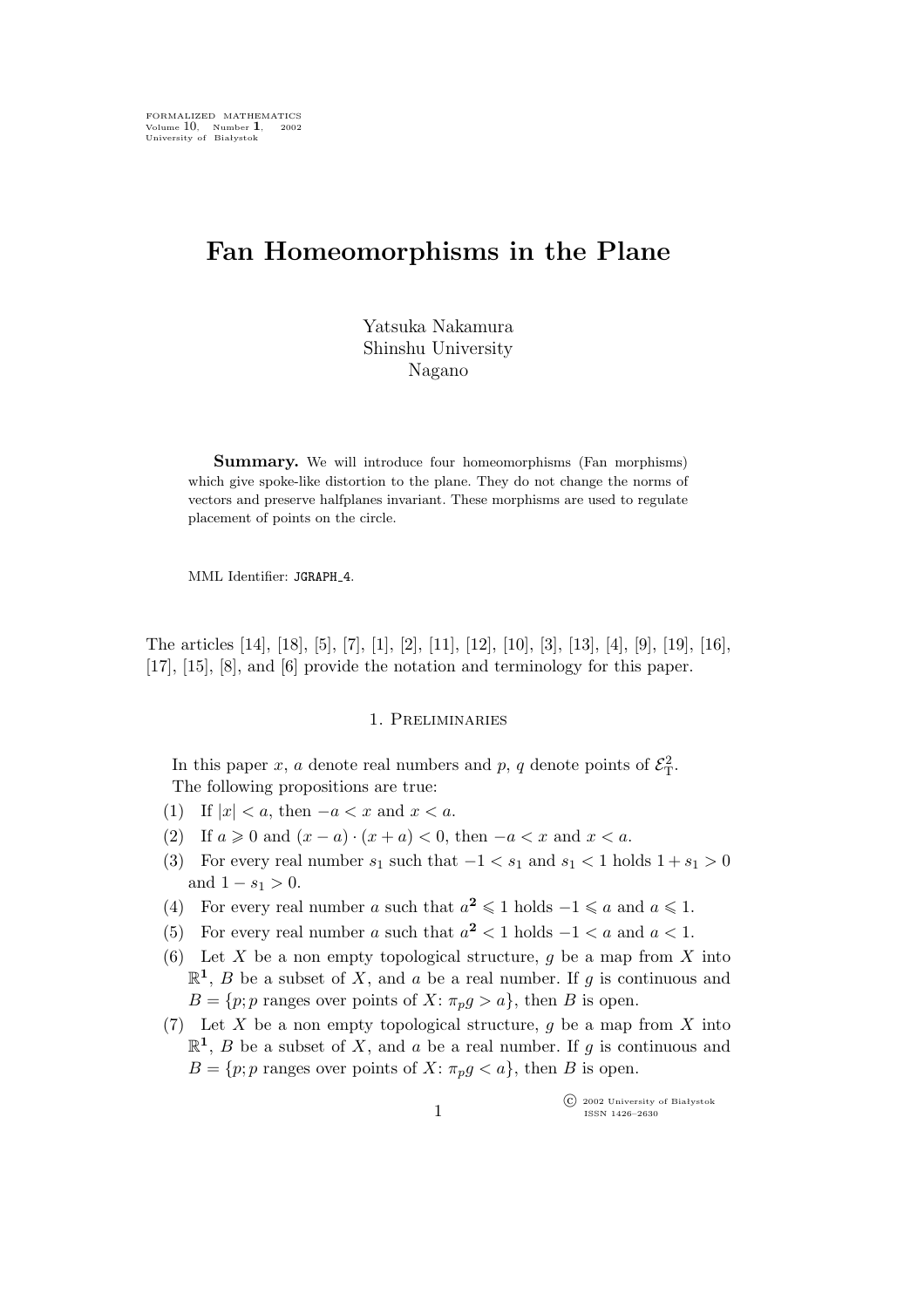- (8) Let f be a map from  $\mathcal{E}_{\rm T}^2$  into  $\mathcal{E}_{\rm T}^2$ . Suppose that
- (i)  $f$  is continuous and one-to-one,
- (ii)  $\text{rng } f = \Omega_{\mathcal{E}_{\mathrm{T}}^2}$ , and
- (iii) for every point  $p_2$  of  $\mathcal{E}_T^2$  there exists a non empty compact subset K of  $\mathcal{E}_{\rm T}^2$  such that  $K = f^\circ K$  and there exists a subset  $V_2$  of  $\mathcal{E}_{\rm T}^2$  such that  $p_2 \in V_2$  and  $V_2$  is open and  $V_2 \subseteq K$  and  $f(p_2) \in V_2$ . Then f is a homeomorphism.
- (9) Let X be a non empty topological space,  $f_1$ ,  $f_2$  be maps from X into  $\mathbb{R}^1$ , and a, b be real numbers. Suppose  $f_1$  is continuous and  $f_2$  is continuous and  $b \neq 0$  and for every point q of X holds  $f_2(q) \neq 0$ . Then there exists a map g from X into  $\mathbb{R}^1$  such that
- (i) for every point p of X and for all real numbers  $r_1$ ,  $r_2$  such that  $f_1(p) = r_1$ and  $f_2(p) = r_2$  holds  $g(p) =$  $\frac{r_1}{r_2}-a$  $\frac{1}{b}$ , and
- (ii)  $q$  is continuous.
- (10) Let X be a non empty topological space,  $f_1$ ,  $f_2$  be maps from X into  $\mathbb{R}^1$ , and a, b be real numbers. Suppose  $f_1$  is continuous and  $f_2$  is continuous and  $b \neq 0$  and for every point q of X holds  $f_2(q) \neq 0$ . Then there exists a map g from X into  $\mathbb{R}^1$  such that
	- (i) for every point p of X and for all real numbers  $r_1$ ,  $r_2$  such that  $f_1(p) = r_1$ and  $f_2(p) = r_2$  holds  $g(p) = r_2$ .  $\frac{r_1}{r_2}-a$  $\frac{1}{b}$ , and
- (ii)  $q$  is continuous.
- (11) Let X be a non empty topological space and  $f_1$  be a map from X into  $\mathbb{R}^1$ . Suppose  $f_1$  is continuous. Then there exists a map g from X into  $\mathbb{R}^1$ such that for every point p of X and for every real number  $r_1$  such that  $f_1(p) = r_1$  holds  $g(p) = r_1^2$  and g is continuous.
- (12) Let X be a non empty topological space and  $f_1$  be a map from X into  $\mathbb{R}^1$ . Suppose  $f_1$  is continuous. Then there exists a map g from X into  $\mathbb{R}^1$ such that for every point  $p$  of  $X$  and for every real number  $r_1$  such that  $f_1(p) = r_1$  holds  $g(p) = |r_1|$  and g is continuous.
- (13) Let X be a non empty topological space and  $f_1$  be a map from X into  $\mathbb{R}^1$ . Suppose  $f_1$  is continuous. Then there exists a map g from X into  $\mathbb{R}^1$ such that for every point p of X and for every real number  $r_1$  such that  $f_1(p) = r_1$  holds  $g(p) = -r_1$  and g is continuous.
- (14) Let X be a non empty topological space,  $f_1$ ,  $f_2$  be maps from X into  $\mathbb{R}^1$ , and a, b be real numbers. Suppose  $f_1$  is continuous and  $f_2$  is continuous and  $b \neq 0$  and for every point q of X holds  $f_2(q) \neq 0$ . Then there exists a map g from X into  $\mathbb{R}^1$  such that
	- (i) for every point p of X and for all real numbers  $r_1, r_2$  such that  $f_1(p) = r_1$ and  $f_2(p) = r_2$  holds  $g(p) = r_2 \cdot -\sqrt{|1 - (p_2 - p_1)|}$  $\frac{r_1}{r_2} - a$  $\frac{(-a)}{b}$ <sup>2</sup>, and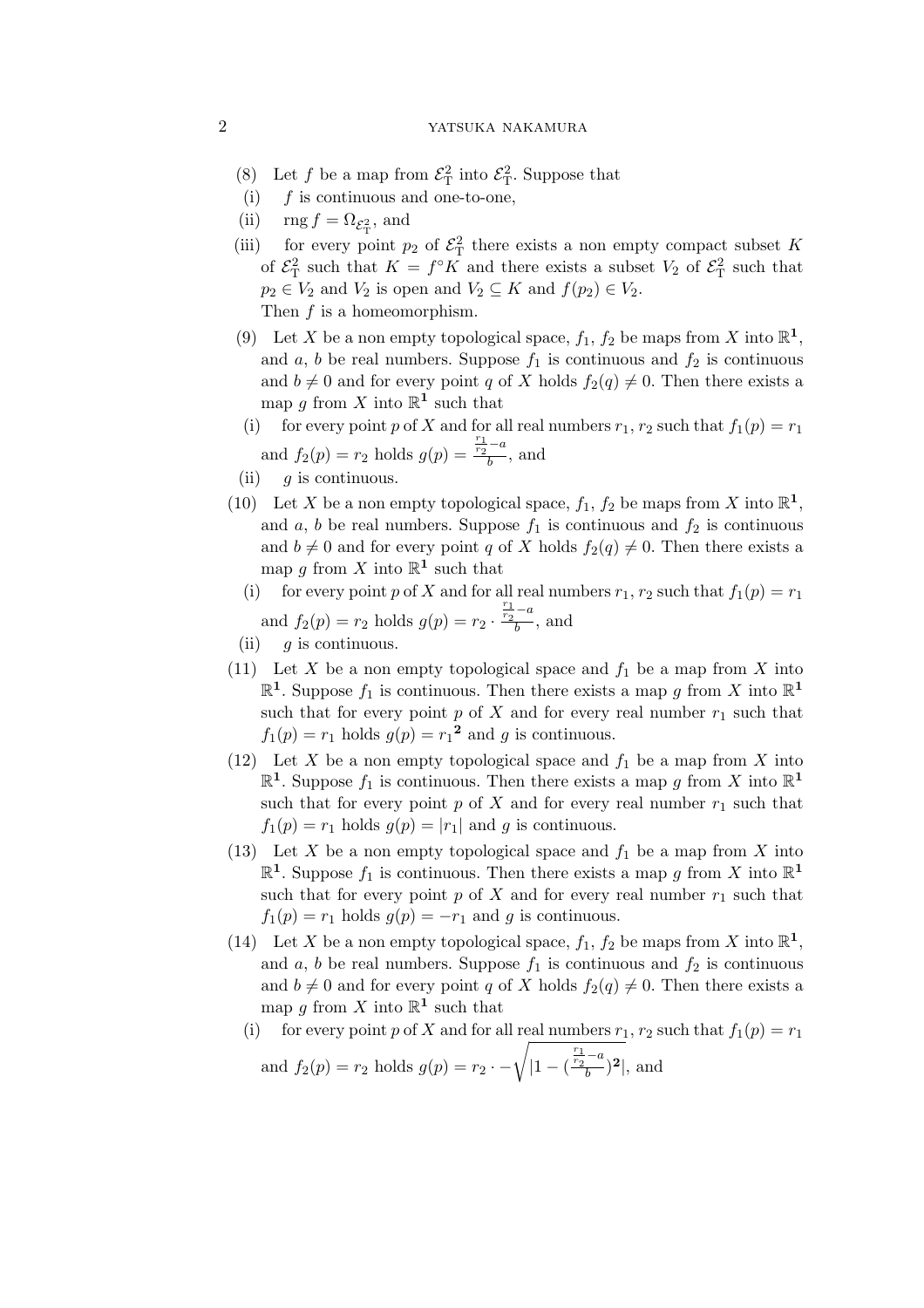- (ii)  $q$  is continuous.
- (15) Let X be a non empty topological space,  $f_1$ ,  $f_2$  be maps from X into  $\mathbb{R}^1$ , and a, b be real numbers. Suppose  $f_1$  is continuous and  $f_2$  is continuous and  $b \neq 0$  and for every point q of X holds  $f_2(q) \neq 0$ . Then there exists a map g from X into  $\mathbb{R}^1$  such that
	- (i) for every point p of X and for all real numbers  $r_1$ ,  $r_2$  such that  $f_1(p) = r_1$ and  $f_2(p) = r_2$  holds  $g(p) = r_2$ . <sup>1</sup> *|*1 *−* (  $\frac{r_1}{r_2}-a$  $\frac{a}{b}$ <sup>2</sup>, and
	- (ii)  $q$  is continuous.

Let  $n$  be a natural number. The functor  $n$  NormF yields a function from the carrier of  $\mathcal{E}_{\mathrm{T}}^n$  into the carrier of  $\mathbb{R}^1$  and is defined by:

(Def. 1) For every point q of  $\mathcal{E}_{\rm T}^n$  holds  $n \text{ NormF}(q) = |q|$ .

Next we state several propositions:

- (16) For every natural number *n* holds dom(*n* NormF) = the carrier of  $\mathcal{E}_{\rm T}^n$ and  $dom(n \text{NormF}) = \mathcal{R}^n$ .
- (18)<sup>1</sup> For every natural number *n* and for all points *p*, *q* of  $\mathcal{E}_{\rm T}^n$  holds  $||p| |q||$  ≤ *|*p *−* q*|*.
- (19) For every natural number *n* and for every map *f* from  $\mathcal{E}_{\rm T}^n$  into  $\mathbb{R}^1$  such that  $f = n$  NormF holds f is continuous.
- (20) Let *n* be a natural number,  $K_0$  be a subset of  $\mathcal{E}_{\rm T}^n$ , and f be a map from  $(\mathcal{E}_{\mathrm{T}}^n)$  |  $K_0$  into  $\mathbb{R}^1$ . If for every point p of  $(\mathcal{E}_{\mathrm{T}}^n)$  |  $K_0$  holds  $f(p) = n \text{ NormF}(p)$ , then f is continuous.
- (21) Let *n* be a natural number, *p* be a point of  $\mathcal{E}^n$ , *r* be a real number, and B be a subset of  $\mathcal{E}_{\mathrm{T}}^{n}$ . If  $B = \overline{\mathrm{Ball}}(p, r)$ , then B is Bounded and closed.
- (22) For every point p of  $\mathcal{E}^2$  and for every real number r and for every subset B of  $\mathcal{E}_{\mathrm{T}}^2$  such that  $B = \overline{\mathrm{Ball}}(p,r)$  holds B is compact.

## 2. Fan Morphism for West

Let s be a real number and let q be a point of  $\mathcal{E}_{\rm T}^2$ . The functor  $\text{FanW}(s,q)$ yields a point of  $\mathcal{E}_{\mathrm{T}}^2$  and is defined as follows:

(Def. 2) 
$$
\text{FanW}(s, q) = \begin{cases} |q| \cdot \left[ -\sqrt{1 - \left( \frac{\frac{q_2}{|q|} - s}{1 - s} \right)^2}, \frac{\frac{q_2}{|q|} - s}{1 - s} \right], \text{ if } \frac{q_2}{|q|} \ge s \text{ and } q_1 < 0, \\ |q| \cdot \left[ -\sqrt{1 - \left( \frac{\frac{q_2}{|q|} - s}{1 + s} \right)^2}, \frac{\frac{q_2}{|q|} - s}{1 + s} \right], \text{ if } \frac{q_2}{|q|} < s \text{ and } q_1 < 0, \\ q, \text{ otherwise.} \end{cases}
$$

Let  $s$  be a real number. The functor  $s$ -FanMorphW yields a function from the carrier of  $\mathcal{E}_{\rm T}^2$  into the carrier of  $\mathcal{E}_{\rm T}^2$  and is defined by:

<sup>&</sup>lt;sup>1</sup>The proposition  $(17)$  has been removed.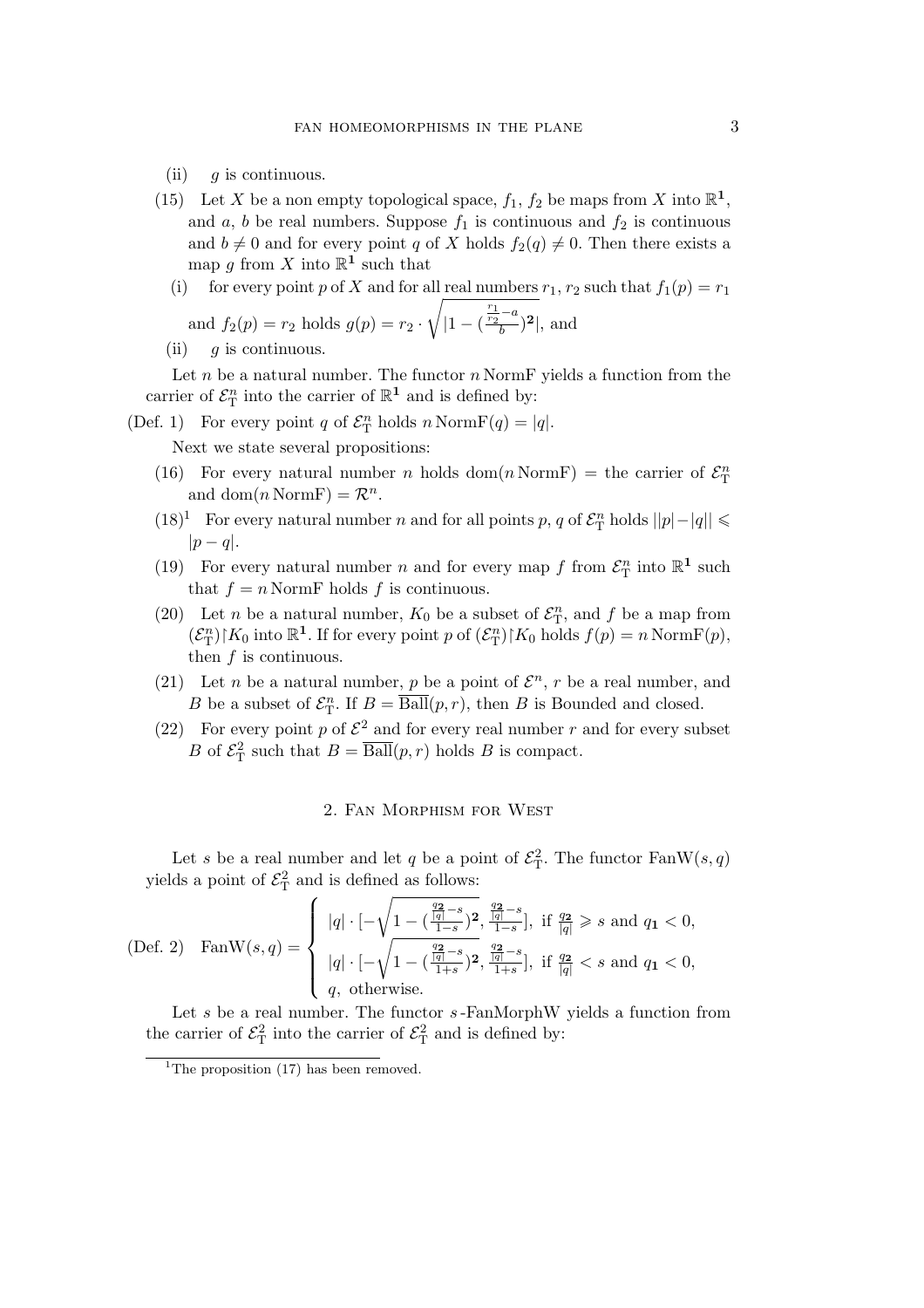- (Def. 3) For every point q of  $\mathcal{E}_T^2$  holds  $s$ -FanMorphW(q) = FanW(s,q). Next we state a number of propositions:
	- $(23)$  Let  $s_1$  be a real number. Then
		- (i) if  $\frac{q_2}{|q|} \geqslant s_1$  and  $q_1 < 0$ , then  $s_1$ -FanMorphW $(q) = |[q| \sqrt{1 (q_1 q_2)}]$  $\frac{q_2}{|q|} - s_1$  $\frac{\overline{\overline{q}^{\top}^{-s_{1}}}}{1-s_{1}})^{\mathbf{2}},$ *|*q*| ·*  $\frac{q_2}{|q|} - s_1$ <sup>q</sup><sup>[-1</sup>], and
		- (ii) if  $q_1 \geqslant 0$ , then  $s_1$ -FanMorphW $(q) = q$ .
	- (24) For every real number  $s_1$  such that  $\frac{q_2}{|q|} \leq s_1$  and  $q_1 < 0$  holds  $s_1$  -FanMorphW $(q) = [|q|\cdot - \sqrt{1 - (q^2 + 1)^2}]$  $\frac{q_2}{|q|} - s_1$  $\frac{\frac{q_2}{q} - s_1}{1 + s_1}$ <sup>2</sup>,  $|q| \cdot \frac{\frac{q_2}{|q|} - s_1}{1 + s_1}$  $\frac{q|}{1+s_1}$ .
	- (25) Let  $s_1$  be a real number such that  $-1 < s_1$  and  $s_1 < 1$ . Then
	- (i) if  $\frac{q_2}{|q|} \geqslant s_1$  and  $q_1 \leqslant 0$  and  $q \neq 0_{\mathcal{E}^2_\mathcal{T}}$ , then  $s_1$ -FanMorphW $(q) = |q|$ . *−* <sup>1</sup> 1 *−* (  $\frac{q_2}{|q|} - s_1$  $\frac{\frac{q_2}{q} - s_1}{1 - s_1}$ <sup>2</sup>, |*q*| ·  $\frac{\frac{q_2}{|q|} - s_1}{1 - s_1}$ <sup>q</sup><sup>[-1</sup>], and (ii) if  $\frac{q_2}{|q|} \leq s_1$  and  $q_1 \leq 0$  and  $q \neq 0_{\mathcal{E}_T^2}$ , then  $s_1$ -FanMorphW $(q) = |q|$ . *−* <sup>1</sup> 1 *−* (  $\frac{q_2}{|q|} - s_1$  $\frac{\frac{q_2}{q} - s_1}{1 + s_1}$ <sup>2</sup>,  $|q| \cdot \frac{\frac{q_2}{|q|} - s_1}{1 + s_1}$  $\frac{q|}{1+s_1}$ .
	- (26) Let  $s_1$  be a real number,  $K_1$  be a non empty subset of  $\mathcal{E}_T^2$ , and f be a map from  $(\mathcal{E}_{\mathcal{T}}^2)|K_1$  into  $\mathbb{R}^1$ . Suppose that
		- $(i)$  −1 <  $s_1$ ,
	- (ii)  $s_1 < 1$ ,
	- (iii) for every point p of  $\mathcal{E}_T^2$  such that  $p \in \mathcal{E}_T$  the carrier of  $(\mathcal{E}_T^2)|K_1|$  holds  $f(p) = |p| \cdot \cdot$  $\frac{p_{2}}{|p|} - s_{1}$ <sup>*p*|  $\frac{r}{1-s_1}$ </sup>, and
	- (iv) for every point q of  $\mathcal{E}_{\rm T}^2$  such that  $q \in \mathfrak{t}$  he carrier of  $(\mathcal{E}_{\rm T}^2)|K_1|$  holds  $q_1 \leq 0$ and  $q \neq 0_{\mathcal{E}_{\mathrm{T}}^2}$ .

- (27) Let  $s_1$  be a real number,  $K_1$  be a non empty subset of  $\mathcal{E}_T^2$ , and f be a map from  $(\mathcal{E}_{\mathcal{T}}^2)|K_1$  into  $\mathbb{R}^1$ . Suppose that
	- $(i)$  −1 <  $s_1$ ,
	- (ii)  $s_1 < 1$ ,
- (iii) for every point p of  $\mathcal{E}_T^2$  such that  $p \in \mathcal{E}_T$  the carrier of  $(\mathcal{E}_T^2)|K_1|$  holds  $f(p) = |p| \cdot \cdot$  $\frac{p_{2}}{|p|} - s_{1}$  $\frac{p|}{1+s_1}$ , and
- (iv) for every point q of  $\mathcal{E}_{\rm T}^2$  such that  $q \in \text{the carrier of } (\mathcal{E}_{\rm T}^2) \upharpoonright K_1$  holds  $q_1 \leq 0$ and  $q \neq 0_{\mathcal{E}_{\mathrm{T}}^2}$ . Then  $f$  is continuous.
- (28) Let  $s_1$  be a real number,  $K_1$  be a non empty subset of  $\mathcal{E}_T^2$ , and f be a map from  $(\mathcal{E}_{\mathcal{T}}^2)|K_1$  into  $\mathbb{R}^1$ . Suppose that
	- $(i)$  −1 <  $s_1$ ,
- (ii)  $s_1 < 1$ ,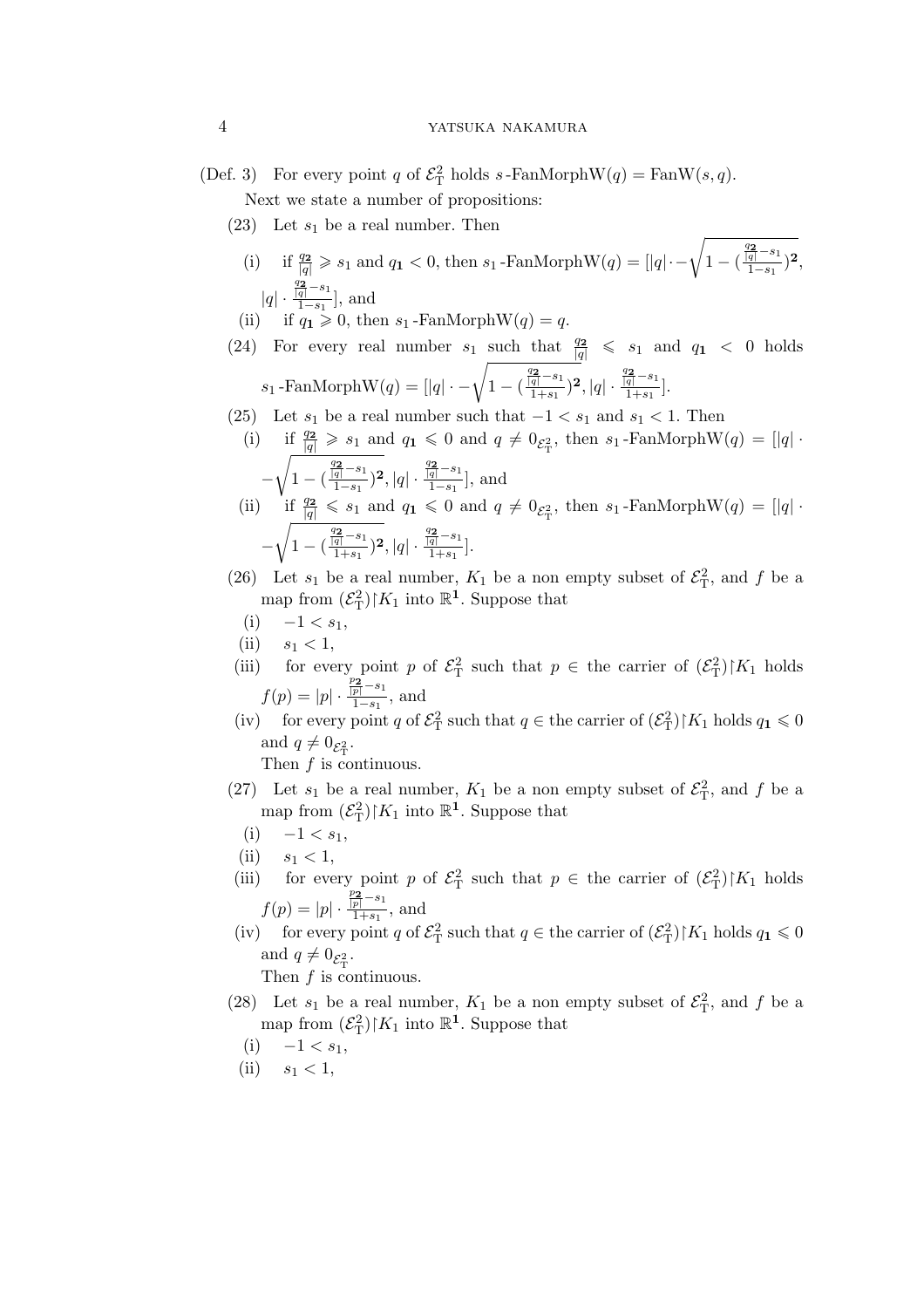- (iii) for every point p of  $\mathcal{E}_T^2$  such that  $p \in \mathcal{E}_T$  the carrier of  $(\mathcal{E}_T^2)|K_1|$  holds  $f(p) = |p| \cdot -\sqrt{1 - ($  $\frac{p_{2}}{|p|} - s_{1}$  $\frac{\frac{1}{p} - s_1}{1 - s_1}$ )<sup>2</sup>, and
- (iv) for every point q of  $\mathcal{E}_{\rm T}^2$  such that  $q \in \mathfrak{t}$  the carrier of  $(\mathcal{E}_{\rm T}^2)|K_1|$  holds  $q_1 \leq 0$ and  $\frac{q_2}{|q|} \geqslant s_1$  and  $q \neq 0_{\mathcal{E}_{\Gamma}^2}$ . Then  $f$  is continuous.
- (29) Let  $s_1$  be a real number,  $K_1$  be a non empty subset of  $\mathcal{E}_T^2$ , and f be a map from  $(\mathcal{E}_{\mathcal{T}}^2)|K_1$  into  $\mathbb{R}^1$ . Suppose that
- $(i)$  −1 <  $s_1$ ,
- (ii)  $s_1 < 1$ ,
- (iii) for every point p of  $\mathcal{E}_T^2$  such that  $p \in \mathcal{E}_T$  the carrier of  $(\mathcal{E}_T^2)|K_1|$  holds  $f(p) = |p| \cdot -\sqrt{1 - ($  $\frac{p_{2}}{|p|} - s_{1}$  $\frac{\overline{p}^{-s_1}}{1+s_1}$ <sup>2</sup>, and
- (iv) for every point q of  $\mathcal{E}_{\rm T}^2$  such that  $q \in \text{the carrier of } (\mathcal{E}_{\rm T}^2) \restriction K_1$  holds  $q_1 \leq 0$ and  $\frac{q_2}{|q|} \leqslant s_1$  and  $q \neq 0_{\mathcal{E}_{\mathrm{T}}^2}$ . Then  $f$  is continuous.
- (30) Let  $s_1$  be a real number,  $K_0$ ,  $B_0$  be subsets of  $\mathcal{E}_T^2$ , and f be a map from  $(\mathcal{E}_{\rm T}^2)|K_0$  into  $(\mathcal{E}_{\rm T}^2)|B_0$ . Suppose  $-1 < s_1$  and  $s_1 < 1$  and  $f = s_1$ -FanMorphW | $K_0$  and  $B_0 = \{q; q \text{ ranges over points of } \mathcal{E}_{\mathrm{T}}^2$ :  $q_1 \leq 0 \ \land \ q \neq 0_{\mathcal{E}_{\mathrm{T}}^2} \}$  and  $K_0 = \{p : \frac{p_2}{|p|} \geqslant s_1 \ \land \ p_1 \leqslant 0 \ \land \ p \neq 0_{\mathcal{E}_{\mathrm{T}}^2} \}.$ Then  $f$  is continuous.
- (31) Let  $s_1$  be a real number,  $K_0$ ,  $B_0$  be subsets of  $\mathcal{E}_T^2$ , and f be a map from  $(\mathcal{E}_{\rm T}^2)|K_0$  into  $(\mathcal{E}_{\rm T}^2)|B_0$ . Suppose  $-1 < s_1$  and  $s_1 < 1$  and  $f = s_1$ -FanMorphW | $K_0$  and  $B_0 = \{q; q \text{ ranges over points of } \mathcal{E}_{\mathrm{T}}^2$ :  $q_1 \leq 0 \ \land \ q \neq 0_{\mathcal{E}_T^2}$  and  $K_0 = \{p : \frac{p_2}{|p|} \leqslant s_1 \ \land \ p_1 \leqslant 0 \ \land \ p \neq 0_{\mathcal{E}_T^2}\}.$ Then f is continuous.
- (32) For every real number  $s_1$  and for every subset  $K_3$  of  $\mathcal{E}^2$  such that  $K_3 =$  $\{p : p_2 \geq s_1 \cdot |p| \land p_1 \leq 0\}$  holds  $K_3$  is closed.
- (33) For every real number  $s_1$  and for every subset  $K_3$  of  $\mathcal{E}^2$  such that  $K_3 =$  ${p : p_2 \leq s_1 \cdot |p| \land p_1 \leq 0}$  holds  $K_3$  is closed.
- (34) Let  $s_1$  be a real number,  $K_0$ ,  $B_0$  be subsets of  $\mathcal{E}_T^2$ , and f be a map from  $(\mathcal{E}_{\rm T}^2)|K_0$  into  $(\mathcal{E}_{\rm T}^2)|B_0$ . Suppose  $-1 < s_1$  and  $s_1 < 1$  and  $f = s_1$ -FanMorphW | $K_0$  and  $B_0 =$  (the carrier of  $\mathcal{E}_{\rm T}^2$ )  $\setminus \{0_{\mathcal{E}_{\rm T}^2}\}\$  and  $K_0 = \{p : p_1 \leq 0 \land p \neq 0_{\mathcal{E}^2_\mathcal{T}}\}.$  Then f is continuous.
- (35) Let  $s_1$  be a real number,  $K_0$ ,  $B_0$  be subsets of  $\mathcal{E}_T^2$ , and f be a map from  $(\mathcal{E}_{\rm T}^2)|K_0$  into  $(\mathcal{E}_{\rm T}^2)|B_0$ . Suppose  $-1 < s_1$  and  $s_1 < 1$  and  $f = s_1$ -FanMorphW | $K_0$  and  $B_0 =$  (the carrier of  $\mathcal{E}_{\rm T}^2$ )  $\setminus \{0_{\mathcal{E}_{\rm T}^2}\}\$  and  $K_0 = \{p : p_1 \geq 0 \land p \neq 0_{\mathcal{E}^2_\mathcal{T}}\}.$  Then f is continuous.
- (36) Let  $B_0$  be a subset of  $\mathcal{E}_T^2$  and  $K_0$  be a subset of  $(\mathcal{E}_T^2)|B_0$ . Suppose  $B_0 =$ (the carrier of  $\mathcal{E}_{\rm T}^2$ )  $\setminus \{0_{\mathcal{E}_{\rm T}^2}\}\$  and  $K_0 = \{p : p_1 \leq 0 \land p \neq 0_{\mathcal{E}_{\rm T}^2}\}\$ . Then  $K_0$  is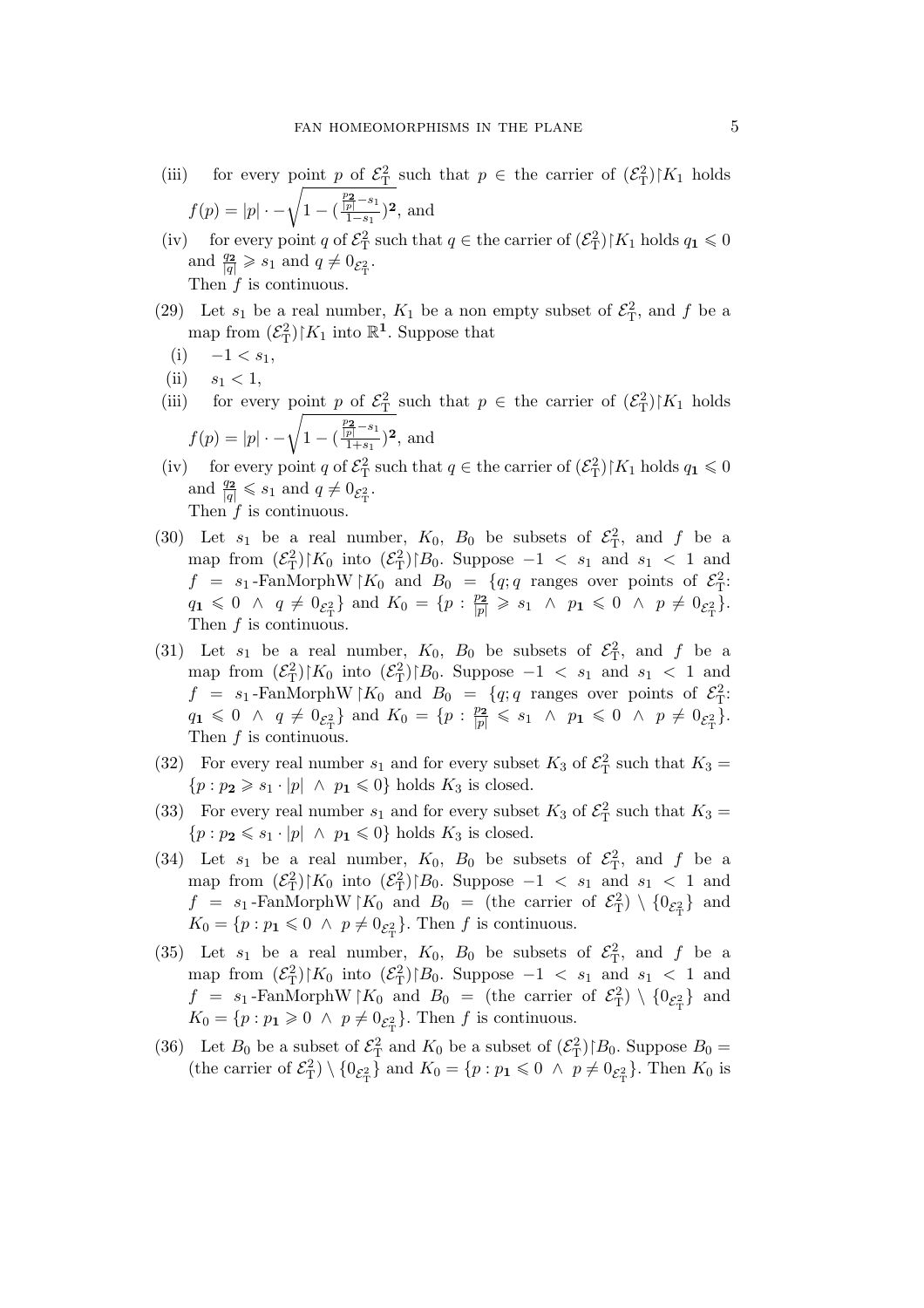closed.

- (37) Let  $s_1$  be a real number,  $B_0$  be a subset of  $\mathcal{E}_T^2$ ,  $K_0$  be a subset of  $(\mathcal{E}_T^2)$   $|B_0$ , and f be a map from  $(\mathcal{E}_{\rm T}^2)|B_0|K_0$  into  $(\mathcal{E}_{\rm T}^2)|B_0$ . Suppose  $-1 < s_1$  and  $s_1 < 1$  and  $f = s_1$ -FanMorphW |K<sub>0</sub> and  $B_0 =$  (the carrier of  $\mathcal{E}_{\rm T}^2$ ) \  $\{0_{\mathcal{E}_{\rm T}^2}\}$ and  $K_0 = \{p : p_1 \leq 0 \land p \neq 0_{\mathcal{E}_{\Gamma}^2}\}\.$  Then f is continuous.
- (38) Let  $B_0$  be a subset of  $\mathcal{E}_{\rm T}^2$  and  $K_0$  be a subset of  $(\mathcal{E}_{\rm T}^2)|B_0$ . Suppose  $B_0 =$ (the carrier of  $\mathcal{E}_{\rm T}^2$ )  $\setminus \{0_{\mathcal{E}_{\rm T}^2}\}\$  and  $K_0 = \{p : p_1 \geq 0 \ \wedge \ p \neq 0_{\mathcal{E}_{\rm T}^2}\}\$ . Then  $K_0$  is closed.
- (39) Let  $s_1$  be a real number,  $B_0$  be a subset of  $\mathcal{E}^2$ ,  $K_0$  be a subset of  $(\mathcal{E}^2)$   $|B_0$ , and f be a map from  $(\mathcal{E}_{\mathcal{T}}^2) \upharpoonright B_0 \upharpoonright K_0$  into  $(\mathcal{E}_{\mathcal{T}}^2) \upharpoonright B_0$ . Suppose  $-1 < s_1$  and  $s_1 < 1$  and  $f = s_1$ -FanMorphW |K<sub>0</sub> and  $B_0 =$  (the carrier of  $\mathcal{E}_{\rm T}^2$ ) \  $\{0_{\mathcal{E}_{\rm T}^2}\}$ and  $K_0 = \{p : p_1 \geq 0 \land p \neq 0_{\mathcal{E}_T^2}\}$ . Then f is continuous.
- (40) For every real number  $s_1$  and for every point p of  $\mathcal{E}^2$  holds  $|s_1$ -FanMorphW $(p)| = |p|$ .
- (41) For every real number  $s_1$  and for all sets x,  $K_0$  such that  $-1 < s_1$ and  $s_1 < 1$  and  $x \in K_0$  and  $K_0 = \{p : p_1 \leq 0 \land p \neq 0_{\mathcal{E}_T^2}\}\$  holds  $s_1$  -FanMorphW $(x) \in K_0$ .
- (42) For every real number  $s_1$  and for all sets x,  $K_0$  such that  $-1 < s_1$ and  $s_1 < 1$  and  $x \in K_0$  and  $K_0 = \{p : p_1 \geq 0 \land p \neq 0_{\mathcal{E}_T^2}\}\$  holds  $s_1$ -FanMorphW $(x) \in K_0$ .
- (43) Let  $s_1$  be a real number and D be a non empty subset of  $\mathcal{E}_T^2$ . Suppose  $-1 < s_1$  and  $s_1 < 1$  and  $D<sup>c</sup> = \{0_{\mathcal{E}_T^2}\}\$ . Then there exists a map h from  $(\mathcal{E}_{\mathrm{T}}^2)\upharpoonright D$  into  $(\mathcal{E}_{\mathrm{T}}^2)\upharpoonright D$  such that  $h = s_1$ -FanMorphW  $\upharpoonright D$  and h is continuous.
- (44) Let  $s_1$  be a real number. Suppose  $-1 < s_1$  and  $s_1 < 1$ . Then there exists a map h from  $\mathcal{E}_{\rm T}^2$  into  $\mathcal{E}_{\rm T}^2$  such that  $h = s_1$ -FanMorphW and h is continuous.
- (45) For every real number  $s_1$  such that  $-1 < s_1$  and  $s_1 < 1$  holds  $s_1$ -FanMorphW is one-to-one.
- (46) For every real number  $s_1$  such that  $-1 < s_1$  and  $s_1 < 1$  holds  $s_1$ -FanMorphW is a map from  $\mathcal{E}_{\rm T}^2$  into  $\mathcal{E}_{\rm T}^2$  and  ${\rm rng}(s_1\text{-FanMorphW})$  = the carrier of  $\mathcal{E}_{\rm T}^2$ .
- (47) Let  $s_1$  be a real number and  $p_2$  be a point of  $\mathcal{E}_T^2$ . Suppose  $-1 < s_1$ and  $s_1 < 1$ . Then there exists a non empty compact subset K of  $\mathcal{E}^2$  such that  $K = s_1$ -FanMorphW<sup>°</sup> K and there exists a subset  $V_2$  of  $\mathcal{E}^2$  such that  $p_2 \in V_2$  and  $V_2$  is open and  $V_2 \subseteq K$  and  $s_1$ -FanMorphW $(p_2) \in V_2$ .
- (48) Let  $s_1$  be a real number. Suppose  $-1 < s_1$  and  $s_1 < 1$ . Then there exists a map f from  $\mathcal{E}_{\rm T}^2$  into  $\mathcal{E}_{\rm T}^2$  such that  $f = s_1$ -FanMorphW and f is a homeomorphism.
- (49) Let  $s_1$  be a real number and q be a point of  $\mathcal{E}_T^2$ . Suppose  $-1 < s_1$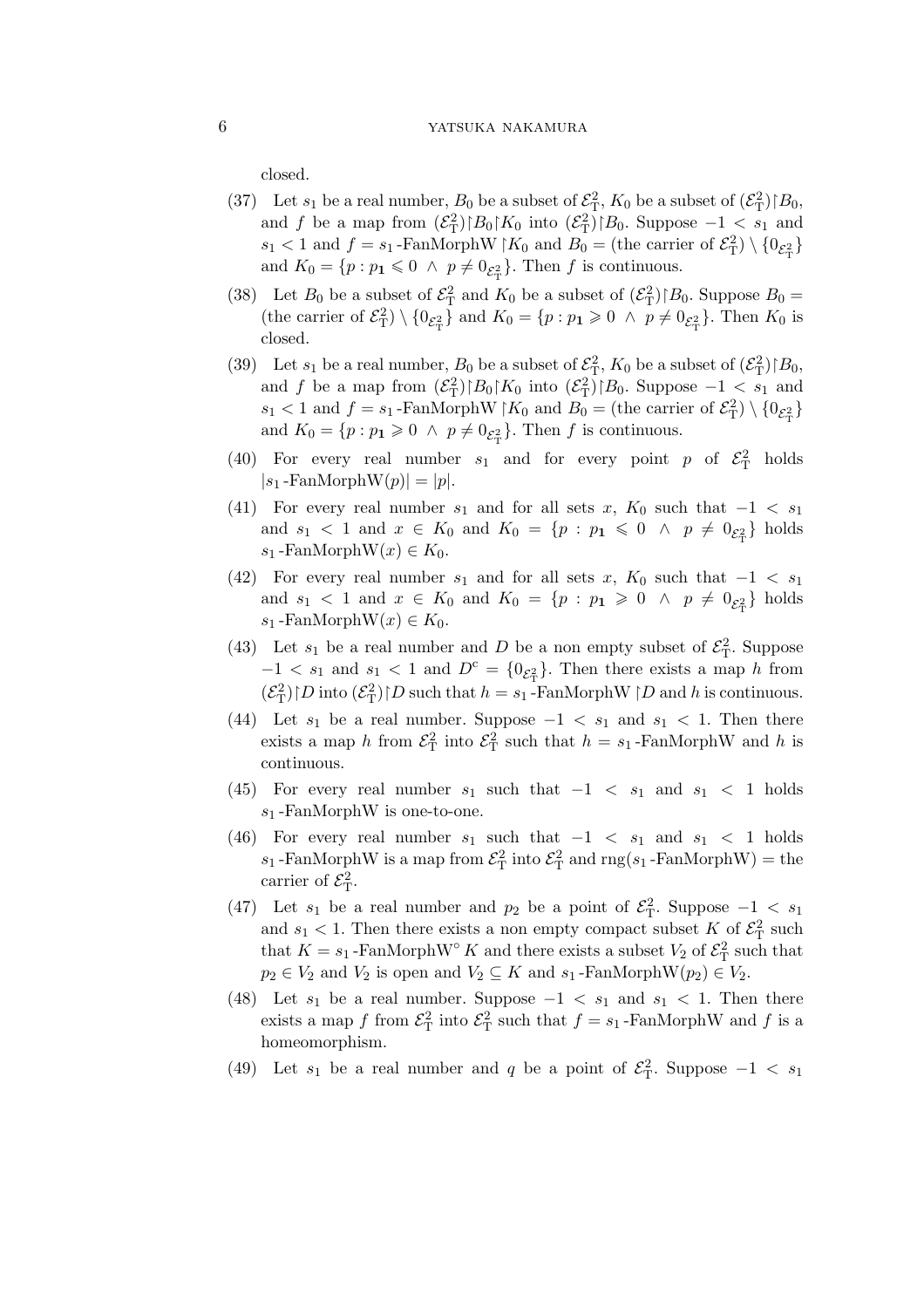and  $s_1 < 1$  and  $q_1 < 0$  and  $\frac{q_2}{|q|} \geq s_1$ . Let p be a point of  $\mathcal{E}_T^2$ . If  $p =$  $s_1$ -FanMorphW(q), then  $p_1 < 0$  and  $p_2 \ge 0$ .

- (50) Let  $s_1$  be a real number and q be a point of  $\mathcal{E}_T^2$ . Suppose  $-1 < s_1$ and  $s_1 < 1$  and  $q_1 < 0$  and  $\frac{q_2}{|q|} < s_1$ . Let p be a point of  $\mathcal{E}_T^2$ . If  $p =$  $s_1$ -FanMorphW(q), then  $p_1 < 0$  and  $p_2 < 0$ .
- (51) Let  $s_1$  be a real number and  $q_1, q_2$  be points of  $\mathcal{E}_T^2$ . Suppose  $-1 < s_1$ and  $s_1 < 1$  and  $(q_1)$ <sub>1</sub>  $< 0$  and  $\frac{(q_1)_2}{|q_1|} \geqslant s_1$  and  $(q_2)$ <sub>1</sub>  $< 0$  and  $\frac{(q_2)_2}{|q_2|} \geqslant s_1$  and  $\frac{(q_1)_2}{|q_1|} < \frac{(q_2)_2}{|q_2|}$  $\frac{q_2}{|q_2|}$ . Let  $p_1$ ,  $p_2$  be points of  $\mathcal{E}_{\rm T}^2$ . If  $p_1 = s_1$ -FanMorphW $(q_1)$  and  $p_2 = s_1$ -FanMorphW $(q_2)$ , then  $\frac{(p_1)_2}{|p_1|} < \frac{(p_2)_2}{|p_2|}$  $\frac{p_2}{|p_2|}$ .
- (52) Let  $s_1$  be a real number and  $q_1, q_2$  be points of  $\mathcal{E}_T^2$ . Suppose  $-1 < s_1$ and  $s_1 < 1$  and  $(q_1)$ <sub>1</sub>  $< 0$  and  $\frac{(q_1)_2}{|q_1|} < s_1$  and  $(q_2)$ <sub>1</sub>  $< 0$  and  $\frac{(q_2)_2}{|q_2|} < s_1$  and  $\frac{(q_1)_2}{|q_1|} < \frac{(q_2)_2}{|q_2|}$  $\frac{q_2}{|q_2|}$ . Let  $p_1$ ,  $p_2$  be points of  $\mathcal{E}_{\rm T}^2$ . If  $p_1 = s_1$ -FanMorphW $(q_1)$  and  $p_2 = s_1$ -FanMorphW $(q_2)$ , then  $\frac{(p_1)_2}{|p_1|} < \frac{(p_2)_2}{|p_2|}$  $\frac{p_2}{|p_2|}$ .
- (53) Let  $s_1$  be a real number and  $q_1$ ,  $q_2$  be points of  $\mathcal{E}_T^2$ . Suppose  $-1 < s_1$ and  $s_1 < 1$  and  $(q_1)$ <sub>1</sub>  $< 0$  and  $(q_2)$ <sub>1</sub>  $< 0$  and  $\frac{(q_1)_2}{|q_1|} < \frac{(q_2)_2}{|q_2|}$  $\frac{q_2}{|q_2|}$ . Let  $p_1, p_2$  be points of  $\mathcal{E}_{\rm T}^2$ . If  $p_1 = s_1$ -FanMorphW $(q_1)$  and  $p_2 = s_1$ -FanMorphW $(q_2)$ , then  $\frac{(p_1)_2}{|p_1|} < \frac{(p_2)_2}{|p_2|}$  $\frac{p_2}{|p_2|}$ .
- (54) Let  $s_1$  be a real number and q be a point of  $\mathcal{E}_T^2$ . Suppose  $-1 < s_1$ and  $s_1 < 1$  and  $q_1 < 0$  and  $\frac{q_2}{|q|} = s_1$ . Let p be a point of  $\mathcal{E}_T^2$ . If  $p =$  $s_1$ -FanMorphW(q), then  $p_1 < 0$  and  $p_2 = 0$ .
- (55) For every real number  $s_1$  holds  $0_{\mathcal{E}_{\mathcal{T}}^2} = s_1$ -FanMorphW $(0_{\mathcal{E}_{\mathcal{T}}^2})$ .

# 3. Fan Morphism for North

Let s be a real number and let q be a point of  $\mathcal{E}_{\rm T}^2$ . The functor  $\text{FanN}(s,q)$ yields a point of  $\mathcal{E}^2_T$  and is defined by:

(Def. 4) 
$$
\text{FanN}(s, q) = \begin{cases} |q| \cdot \left[\frac{\frac{q_1}{|q|} - s}{1 - s}, \sqrt{1 - \left(\frac{\frac{q_1}{|q|} - s}{1 - s}\right)^2}\right], \text{ if } \frac{q_1}{|q|} \geq s \text{ and } q_2 > 0, \\ |q| \cdot \left[\frac{\frac{q_1}{|q|} - s}{1 + s}, \sqrt{1 - \left(\frac{\frac{q_1}{|q|} - s}{1 + s}\right)^2}\right], \text{ if } \frac{q_1}{|q|} < s \text{ and } q_2 > 0, \\ q, \text{ otherwise.} \end{cases}
$$

Let  $c$  be a real number. The functor  $c$ -FanMorphN yielding a function from the carrier of  $\mathcal{E}_{\rm T}^2$  into the carrier of  $\mathcal{E}_{\rm T}^2$  is defined as follows:

(Def. 5) For every point q of  $\mathcal{E}_{\rm T}^2$  holds c-FanMorphN(q) = FanN(c, q).

One can prove the following propositions:

(56) Let  $c_1$  be a real number. Then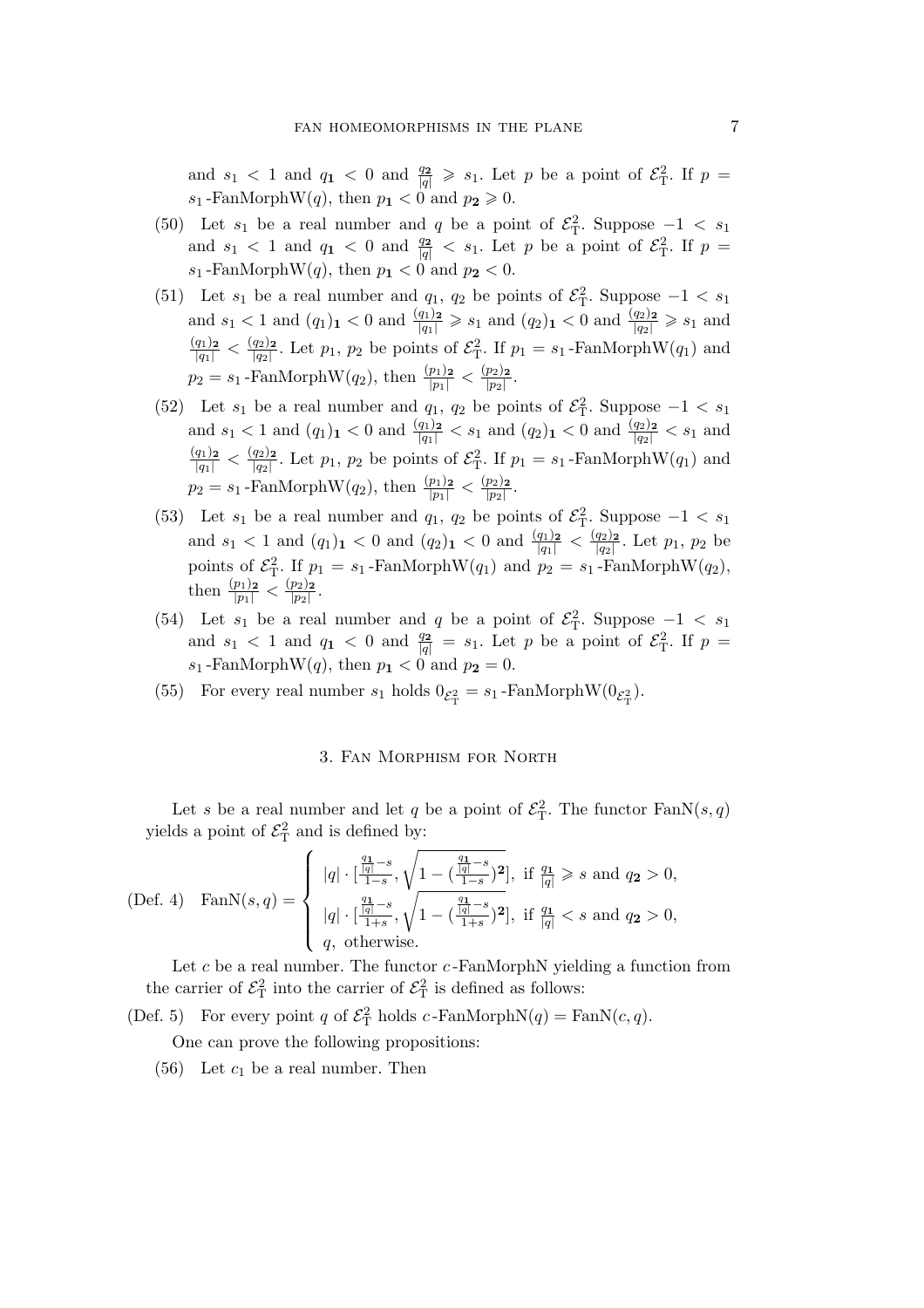# 8 YATSUKA NAKAMURA

(i) if 
$$
\frac{q_1}{|q|} \ge c_1
$$
 and  $q_2 > 0$ , then  $c_1$ -FanMorphN( $q$ ) =  $||q| \cdot \frac{\frac{q_1}{|q|} - c_1}{1 - c_1}$ ,  $|q| \cdot \sqrt{1 - (\frac{\frac{q_1}{|q|} - c_1}{1 - c_1})^2}$ , and

(ii) if  $q_2 \leq 0$ , then  $c_1$ -FanMorphN(q) = q.

(57) For every real number 
$$
c_1
$$
 such that  $\frac{q_1}{|q|} \leqslant c_1$  and  $q_2 > 0$  holds  $c_1$ -FanMorph $N(q) = [|q| \cdot \frac{\frac{q_1}{|q|} - c_1}{1 + c_1}, |q| \cdot \sqrt{1 - (\frac{\frac{q_1}{|q|} - c_1}{1 + c_1})^2}].$ 

(58) Let 
$$
c_1
$$
 be a real number such that  $-1 < c_1$  and  $c_1 < 1$ . Then

(i) if  $\frac{q_1}{|q|} \geqslant c_1$  and  $q_2 \geqslant 0$  and  $q \neq 0_{\mathcal{E}_{\mathrm{T}}^2}$ , then  $c_1$ -FanMorphN $(q) = |q|$ ·  $\frac{q_1}{|q|} - c_1$  $\frac{q_1}{1-c_1}$  $|q| \cdot \sqrt{1 - ($  $\frac{q_1}{|q|} - c_1$  $\frac{\frac{1}{q} - c_1}{1 - c_1}$ <sup>2</sup>, and  $\frac{q_1}{|q|} - c_1$ 

(ii) if 
$$
\frac{q_1}{|q|} \leq c_1
$$
 and  $q_2 \geq 0$  and  $q \neq 0_{\mathcal{E}_T^2}$ , then  $c_1$ -FanMorphN( $q$ ) =  $[|q| \cdot \frac{\frac{\overline{q_1} - c_1}{\overline{1} + c_1}}{1 + c_1},$   
\n $|q| \cdot \sqrt{1 - (\frac{\frac{q_1}{|q|} - c_1}{1 + c_1})^2}].$ 

- (59) Let  $c_1$  be a real number,  $K_1$  be a non empty subset of  $\mathcal{E}_T^2$ , and f be a map from  $(\mathcal{E}_{\mathcal{T}}^2)|K_1$  into  $\mathbb{R}^1$ . Suppose that
	- $(i)$  −1 <  $c_1$ ,
- (ii)  $c_1 < 1$ ,
- (iii) for every point p of  $\mathcal{E}_T^2$  such that  $p \in \mathcal{E}_T$  the carrier of  $(\mathcal{E}_T^2)|K_1|$  holds  $f(p) = |p| \cdot \cdot$  $\frac{p_1}{|p|} - c_1$  $\frac{p|-\frac{c_1}{c_1}}{1-c_1}$ , and
- (iv) for every point q of  $\mathcal{E}_{\rm T}^2$  such that  $q \in \mathfrak{t}$  he carrier of  $(\mathcal{E}_{\rm T}^2)|K_1|$  holds  $q_2 \geq 0$ and  $q \neq 0_{\mathcal{E}_{\mathrm{T}}^2}$ .
	- Then  $f$  is continuous.
- (60) Let  $c_1$  be a real number,  $K_1$  be a non empty subset of  $\mathcal{E}_T^2$ , and f be a map from  $(\mathcal{E}_{\mathcal{T}}^2)|K_1$  into  $\mathbb{R}^1$ . Suppose that
	- $(i)$  −1 <  $c_1$ ,
- (ii)  $c_1 < 1$ ,
- (iii) for every point p of  $\mathcal{E}_T^2$  such that  $p \in \mathcal{E}_T$  the carrier of  $(\mathcal{E}_T^2)|K_1|$  holds  $f(p) = |p| \cdot \cdot$  $\frac{p_1}{|p|} - c_1$  $\frac{p|}{1+c_1}$ , and
- (iv) for every point q of  $\mathcal{E}_{\rm T}^2$  such that  $q \in \mathbb{R}$  the carrier of  $(\mathcal{E}_{\rm T}^2)|K_1|$  holds  $q_2 \geqslant 0$ and  $q \neq 0_{\mathcal{E}_{\mathrm{T}}^2}$ .

- (61) Let  $c_1$  be a real number,  $K_1$  be a non empty subset of  $\mathcal{E}_T^2$ , and f be a map from  $(\mathcal{E}_{\mathcal{T}}^2)|K_1$  into  $\mathbb{R}^1$ . Suppose that
- (i)  $−1 < c_1$ ,
- (ii)  $c_1 < 1$ ,
- (iii) for every point p of  $\mathcal{E}_T^2$  such that  $p \in \mathcal{E}_T$  the carrier of  $(\mathcal{E}_T^2)|K_1|$  holds  $f(p) = |p| \cdot \sqrt{1 - ($  $\frac{p_1}{|p|} - c_1$  $\frac{\overline{p}$ <sup> $-c_1$ </sup> $(1-c_1)^2$ , and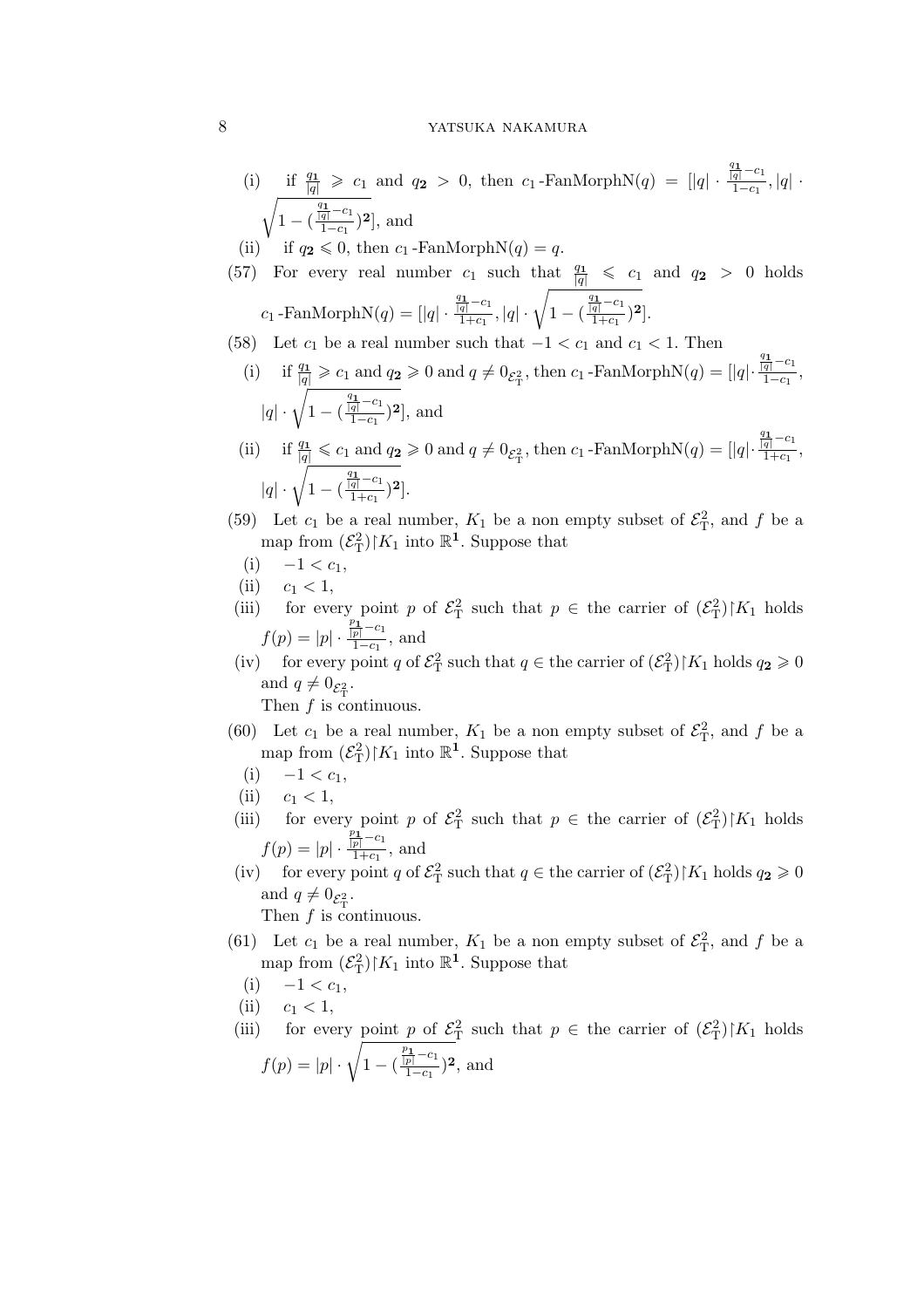- (iv) for every point q of  $\mathcal{E}_{\rm T}^2$  such that  $q \in \mathfrak{t}$  he carrier of  $(\mathcal{E}_{\rm T}^2)|K_1|$  holds  $q_2 \geq 0$ and  $\frac{q_1}{|q|} \geqslant c_1$  and  $q \neq 0_{\mathcal{E}_{\mathrm{T}}^2}$ . Then  $f$  is continuous.
- (62) Let  $c_1$  be a real number,  $K_1$  be a non empty subset of  $\mathcal{E}_T^2$ , and f be a map from  $(\mathcal{E}_{\mathcal{T}}^2)|K_1$  into  $\mathbb{R}^1$ . Suppose that
- $(i)$  −1 <  $c_1$ ,
- (ii)  $c_1 < 1$ ,
- (iii) for every point p of  $\mathcal{E}_T^2$  such that  $p \in \mathcal{E}_T$  the carrier of  $(\mathcal{E}_T^2)|K_1|$  holds  $f(p) = |p| \cdot \sqrt{1 - ($  $\frac{p_1}{|p|} - c_1$  $\frac{\overline{p}^{1-c_1}}{1+c_1}$ <sup>2</sup>, and
- (iv) for every point q of  $\mathcal{E}_{\rm T}^2$  such that  $q \in \mathfrak{t}$  he carrier of  $(\mathcal{E}_{\rm T}^2)|K_1|$  holds  $q_2 \geq 0$ and  $\frac{q_1}{|q|} \leqslant c_1$  and  $q \neq 0_{\mathcal{E}_{\mathrm{T}}^2}$ . Then  $f$  is continuous.
- (63) Let  $c_1$  be a real number,  $K_0$ ,  $B_0$  be subsets of  $\mathcal{E}_T^2$ , and f be a map from  $(\mathcal{E}_{\rm T}^2)|K_0$  into  $(\mathcal{E}_{\rm T}^2)|B_0$ . Suppose  $-1 < c_1$  and  $c_1 < 1$  and  $f = c_1$ -FanMorphN |  $K_0$  and  $B_0 = \{q; q \text{ ranges over points of } \mathcal{E}_{\mathrm{T}}^2$ :  $q_2 \geq 0 \ \land \ q \neq 0_{\mathcal{E}_{\mathrm{T}}^2} \}$  and  $K_0 = \{p : \frac{p_1}{|p|} \geqslant c_1 \ \land \ p_2 \geqslant 0 \ \land \ p \neq 0_{\mathcal{E}_{\mathrm{T}}^2} \}.$ Then  $f$  is continuous.
- (64) Let  $c_1$  be a real number,  $K_0$ ,  $B_0$  be subsets of  $\mathcal{E}_T^2$ , and f be a map from  $(\mathcal{E}_{\rm T}^2)|K_0$  into  $(\mathcal{E}_{\rm T}^2)|B_0$ . Suppose  $-1 < c_1$  and  $c_1 < 1$  and  $f = c_1$ -FanMorphN |  $K_0$  and  $B_0 = \{q; q \text{ ranges over points of } \mathcal{E}_{\mathrm{T}}^2\}$ .  $q_2 \geq 0 \ \land \ q \neq 0_{\mathcal{E}_{\mathrm{T}}^2} \}$  and  $K_0 = \{p : \frac{p_1}{|p|} \leqslant c_1 \ \land \ p_2 \geqslant 0 \ \land \ p \neq 0_{\mathcal{E}_{\mathrm{T}}^2} \}.$ Then  $f$  is continuous.
- (65) For every real number  $c_1$  and for every subset  $K_3$  of  $\mathcal{E}_T^2$  such that  $K_3 =$  ${p : p_1 \geq c_1 \cdot |p| \land p_2 \geq 0}$  holds  $K_3$  is closed.
- (66) For every real number  $c_1$  and for every subset  $K_3$  of  $\mathcal{E}^2$  such that  $K_3 =$  $\{p : p_1 \leq c_1 \cdot |p| \land p_2 \geq 0\}$  holds  $K_3$  is closed.
- (67) Let  $c_1$  be a real number,  $K_0$ ,  $B_0$  be subsets of  $\mathcal{E}_T^2$ , and f be a map from  $(\mathcal{E}_{\rm T}^2)|K_0$  into  $(\mathcal{E}_{\rm T}^2)|B_0$ . Suppose  $-1 < c_1$  and  $c_1 < 1$  and  $f = c_1$ -FanMorphN |K<sub>0</sub> and  $B_0 =$  (the carrier of  $\mathcal{E}_{\rm T}^2$ ) \  $\{0_{\mathcal{E}_{\rm T}^2}\}\$  and  $K_0 = \{p : p_2 \geq 0 \land p \neq 0_{\mathcal{E}^2_\mathcal{T}}\}.$  Then f is continuous.
- (68) Let  $c_1$  be a real number,  $K_0$ ,  $B_0$  be subsets of  $\mathcal{E}_T^2$ , and f be a map from  $(\mathcal{E}_{\rm T}^2)|K_0$  into  $(\mathcal{E}_{\rm T}^2)|B_0$ . Suppose  $-1 < c_1$  and  $c_1 < 1$  and  $f = c_1$ -FanMorphN | $K_0$  and  $B_0 =$  (the carrier of  $\mathcal{E}_{\rm T}^2$ ) \  $\{0_{\mathcal{E}_{\rm T}^2}\}\$  and  $K_0 = \{p : p_2 \leq 0 \land p \neq 0_{\mathcal{E}^2_\mathcal{T}}\}.$  Then f is continuous.
- (69) Let  $B_0$  be a subset of  $\mathcal{E}_T^2$  and  $K_0$  be a subset of  $(\mathcal{E}_T^2)|B_0$ . Suppose  $B_0 =$ (the carrier of  $\mathcal{E}_{\rm T}^2$ )  $\setminus \{0_{\mathcal{E}_{\rm T}^2}\}\$  and  $K_0 = \{p : p_2 \geq 0 \land p \neq 0_{\mathcal{E}_{\rm T}^2}\}\$ . Then  $K_0$  is closed.
- (70) Let  $B_0$  be a subset of  $\mathcal{E}_T^2$  and  $K_0$  be a subset of  $(\mathcal{E}_T^2)|B_0$ . Suppose  $B_0 =$ (the carrier of  $\mathcal{E}_{\rm T}^2$ )  $\setminus \{0_{\mathcal{E}_{\rm T}^2}\}\$  and  $K_0 = \{p : p_2 \leq 0 \land p \neq 0_{\mathcal{E}_{\rm T}^2}\}\$ . Then  $K_0$  is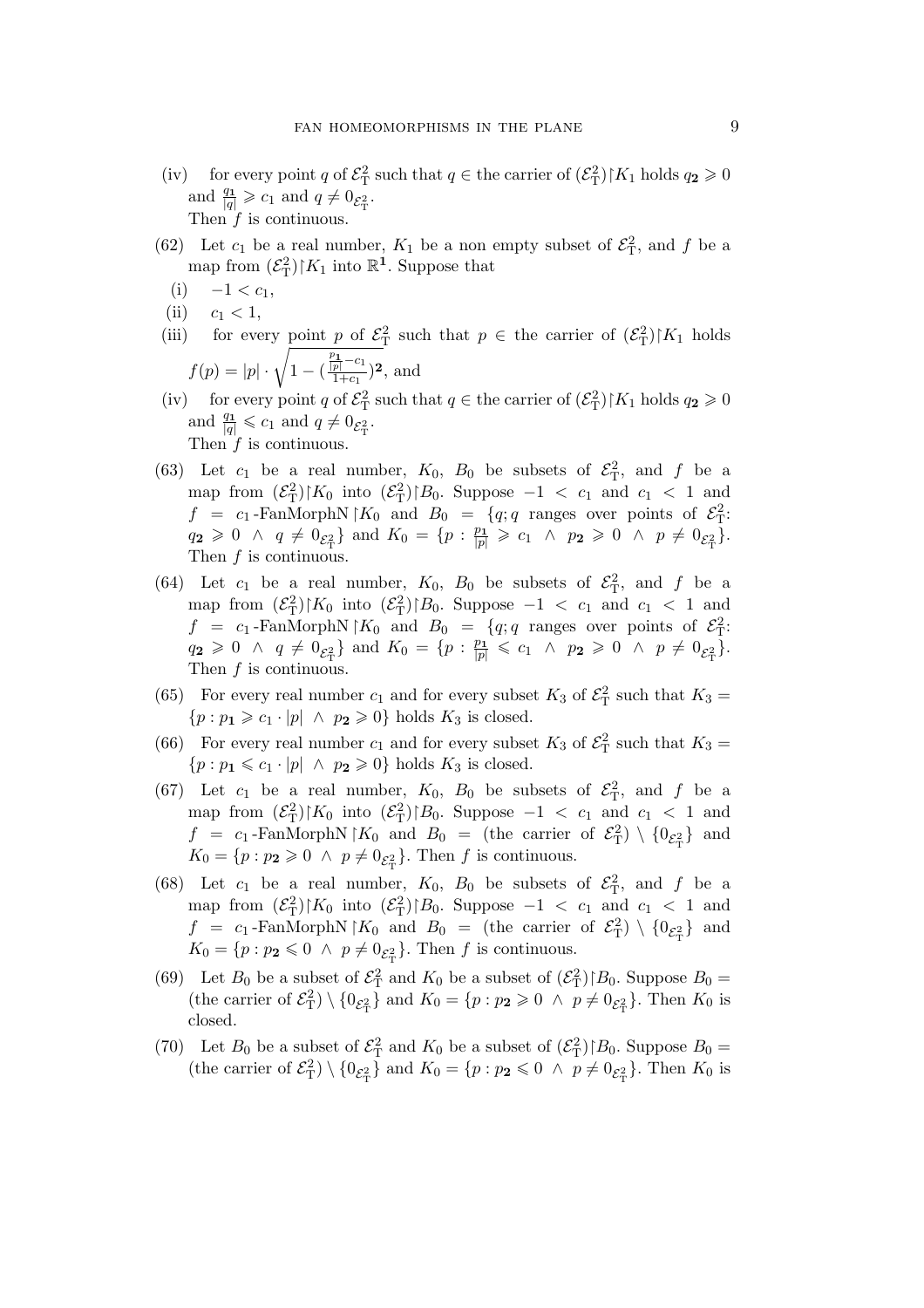closed.

- (71) Let  $c_1$  be a real number,  $B_0$  be a subset of  $\mathcal{E}_T^2$ ,  $K_0$  be a subset of  $(\mathcal{E}_T^2)$   $|B_0$ , and f be a map from  $(\mathcal{E}_{\text{T}}^2) \upharpoonright B_0 \upharpoonright K_0$  into  $(\mathcal{E}_{\text{T}}^2) \upharpoonright B_0$ . Suppose  $-1 < c_1$  and  $c_1 < 1$  and  $f = c_1$ -FanMorphN  $\vert K_0 \vert$  and  $B_0 =$  (the carrier of  $\mathcal{E}^2_{\rm T}$ )  $\setminus \{0_{\mathcal{E}^2_{\rm T}}\}$ and  $K_0 = \{p : p_2 \ge 0 \land p \neq 0_{\mathcal{E}_{\Gamma}^2}\}$ . Then f is continuous.
- (72) Let  $c_1$  be a real number,  $B_0$  be a subset of  $\mathcal{E}_T^2$ ,  $K_0$  be a subset of  $(\mathcal{E}_T^2)$   $|B_0$ , and f be a map from  $(\mathcal{E}_{\text{T}}^2) \upharpoonright B_0 \upharpoonright K_0$  into  $(\mathcal{E}_{\text{T}}^2) \upharpoonright B_0$ . Suppose  $-1 < c_1$  and  $c_1 < 1$  and  $f = c_1$ -FanMorphN  $\vert K_0 \vert$  and  $B_0 =$  (the carrier of  $\mathcal{E}^2_{\rm T}$ )  $\setminus \{0_{\mathcal{E}^2_{\rm T}}\}$ and  $K_0 = \{p : p_2 \leq 0 \land p \neq 0_{\mathcal{E}_T^2}\}$ . Then f is continuous.
- (73) For every real number  $c_1$  and for every point p of  $\mathcal{E}^2$  holds  $|c_1$  -FanMorphN $(p)| = |p|$ .
- (74) For every real number  $c_1$  and for all sets  $x$ ,  $K_0$  such that  $-1 < c_1$ and  $c_1 < 1$  and  $x \in K_0$  and  $K_0 = \{p : p_2 \geq 0 \land p \neq 0_{\mathcal{E}_T^2}\}\)$  holds  $c_1$  -FanMorphN $(x) \in K_0$ .
- (75) For every real number  $c_1$  and for all sets x,  $K_0$  such that  $-1 < c_1$ and  $c_1 < 1$  and  $x \in K_0$  and  $K_0 = \{p : p_2 \leq 0 \land p \neq 0_{\mathcal{E}_T^2}\}\)$  holds  $c_1$  -FanMorphN $(x) \in K_0$ .
- (76) Let  $c_1$  be a real number and D be a non empty subset of  $\mathcal{E}_T^2$ . Suppose  $-1 < c_1$  and  $c_1 < 1$  and  $D<sup>c</sup> = \{0_{\mathcal{E}^2_T}\}\.$  Then there exists a map h from  $(\mathcal{E}_{\mathrm{T}}^2)\upharpoonright D$  into  $(\mathcal{E}_{\mathrm{T}}^2)\upharpoonright D$  such that  $h = c_1$ -FanMorphN  $\upharpoonright D$  and h is continuous.
- (77) Let  $c_1$  be a real number. Suppose  $-1 < c_1$  and  $c_1 < 1$ . Then there exists a map h from  $\mathcal{E}_{\rm T}^2$  into  $\mathcal{E}_{\rm T}^2$  such that  $h = c_1$ -FanMorphN and h is continuous.
- (78) For every real number  $c_1$  such that  $-1 < c_1$  and  $c_1 < 1$  holds  $c_1$ -FanMorphN is one-to-one.
- (79) For every real number  $c_1$  such that  $-1 < c_1$  and  $c_1 < 1$  holds  $c_1$ -FanMorphN is a map from  $\mathcal{E}_{\rm T}^2$  into  $\mathcal{E}_{\rm T}^2$  and  ${\rm rng}(c_1$ -FanMorphN) = the carrier of  $\mathcal{E}_{\rm T}^2$ .
- (80) Let  $c_1$  be a real number and  $p_2$  be a point of  $\mathcal{E}_T^2$ . Suppose  $-1 < c_1$ and  $c_1 < 1$ . Then there exists a non empty compact subset K of  $\mathcal{E}^2$  such that  $K = c_1$ -FanMorphN<sup>°</sup> K and there exists a subset  $V_2$  of  $\mathcal{E}_{\rm T}^2$  such that  $p_2 \in V_2$  and  $V_2$  is open and  $V_2 \subseteq K$  and  $c_1$ -FanMorphN $(p_2) \in V_2$ .
- (81) Let  $c_1$  be a real number. Suppose  $-1 < c_1$  and  $c_1 < 1$ . Then there exists a map f from  $\mathcal{E}_{\rm T}^2$  into  $\mathcal{E}_{\rm T}^2$  such that  $f = c_1$ -FanMorphN and f is a homeomorphism.
- (82) Let  $c_1$  be a real number and q be a point of  $\mathcal{E}_{\rm T}^2$ . Suppose  $-1 < c_1$  and  $c_1 <$ 1 and  $q_2 > 0$  and  $\frac{q_1}{|q|} \geqslant c_1$ . Let p be a point of  $\tilde{\mathcal{E}}_T^2$ . If  $p = c_1$ -FanMorphN(q), then  $p_2 > 0$  and  $p_1 \geq 0$ .
- (83) Let  $c_1$  be a real number and q be a point of  $\mathcal{E}_T^2$ . Suppose  $-1 < c_1$  and  $c_1 <$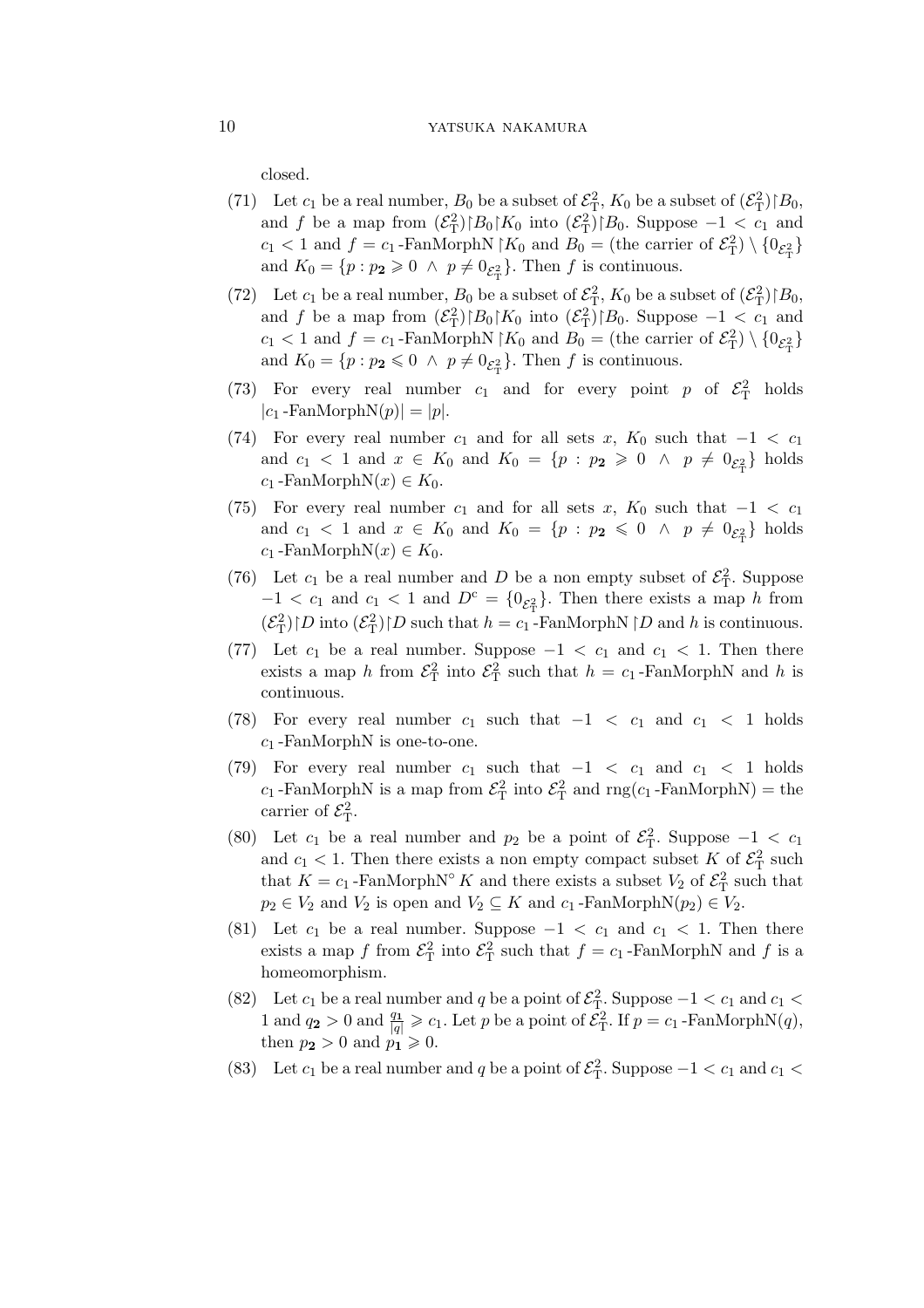1 and  $q_2 > 0$  and  $\frac{q_1}{|q|} < c_1$ . Let p be a point of  $\mathcal{E}_T^2$ . If  $p = c_1$ -FanMorphN $(q)$ , then  $p_2 > 0$  and  $p_1 < 0$ .

- (84) Let  $c_1$  be a real number and  $q_1$ ,  $q_2$  be points of  $\mathcal{E}_T^2$ . Suppose  $-1 < c_1$ and  $c_1 < 1$  and  $(q_1)_2 > 0$  and  $\frac{(q_1)_1}{|q_1|} \geqslant c_1$  and  $(q_2)_2 > 0$  and  $\frac{(q_2)_1}{|q_2|} \geqslant c_1$  and  $\frac{(q_1)_1}{|q_1|} < \frac{(q_2)_1}{|q_2|}$  $\frac{q_2}{|q_2|}$ . Let  $p_1$ ,  $p_2$  be points of  $\mathcal{E}_{\rm T}^2$ . If  $p_1 = c_1$ -FanMorphN( $q_1$ ) and  $p_2 = c_1$ -FanMorphN $(q_2)$ , then  $\frac{(p_1)_1}{|p_1|} < \frac{(p_2)_1}{|p_2|}$  $\frac{p_2}{|p_2|}$ .
- (85) Let  $c_1$  be a real number and  $q_1, q_2$  be points of  $\mathcal{E}_T^2$ . Suppose  $-1 < c_1$ and  $c_1 < 1$  and  $(q_1)_2 > 0$  and  $\frac{(q_1)_1}{|q_1|} < c_1$  and  $(q_2)_2 > 0$  and  $\frac{(q_2)_1}{|q_2|} < c_1$  and  $\frac{(q_1)_1}{|q_1|} < \frac{(q_2)_1}{|q_2|}$  $\frac{q_2}{|q_2|}$ . Let  $p_1$ ,  $p_2$  be points of  $\mathcal{E}_{\rm T}^2$ . If  $p_1 = c_1$ -FanMorphN( $q_1$ ) and  $p_2 = c_1$ -FanMorphN $(q_2)$ , then  $\frac{(p_1)_1}{|p_1|} < \frac{(p_2)_1}{|p_2|}$  $\frac{p_2}{|p_2|}$ .
- (86) Let  $c_1$  be a real number and  $q_1$ ,  $q_2$  be points of  $\mathcal{E}_T^2$ . Suppose  $-1 < c_1$ and  $c_1 < 1$  and  $(q_1)_2 > 0$  and  $(q_2)_2 > 0$  and  $\frac{(q_1)_1}{|q_1|} < \frac{(q_2)_1}{|q_2|}$ *|*q2*|* . Let p1, p<sup>2</sup> be points of  $\mathcal{E}_{\rm T}^2$ . If  $p_1 = c_1$ -FanMorphN( $q_1$ ) and  $p_2 = c_1$ -FanMorphN( $q_2$ ), then  $\frac{(p_1)_1}{|p_1|} < \frac{(p_2)_1}{|p_2|}$  $\frac{p_2}{|p_2|}$ .
- (87) Let  $c_1$  be a real number and q be a point of  $\mathcal{E}_{\rm T}^2$ . Suppose  $-1 < c_1$  and  $c_1 <$ 1 and  $q_2 > 0$  and  $\frac{q_1}{|q|} = c_1$ . Let p be a point of  $\mathcal{E}_{\rm T}^2$ . If  $p = c_1$ -FanMorphN $(q)$ , then  $p_2 > 0$  and  $p_1^{\{1\}} = 0$ .
- (88) For every real number  $c_1$  holds  $0_{\mathcal{E}_{\rm T}^2} = c_1$ -FanMorphN $(0_{\mathcal{E}_{\rm T}^2})$ .

# 4. Fan Morphism for East

Let s be a real number and let q be a point of  $\mathcal{E}^2$ . The functor  $\text{FanE}(s,q)$ yields a point of  $\mathcal{E}_{\mathrm{T}}^2$  and is defined as follows:

(Def. 6) 
$$
\text{FanE}(s, q) = \begin{cases} |q| \cdot \left[ \sqrt{1 - \left( \frac{q_2}{|q|} - s \right)^2}, \frac{\frac{q_2}{|q|} - s}{1 - s} \right], \text{ if } \frac{q_2}{|q|} \geq s \text{ and } q_1 > 0, \\ |q| \cdot \left[ \sqrt{1 - \left( \frac{q_2}{|q|} - s \right)^2}, \frac{\frac{q_2}{|q|} - s}{1 + s} \right], \text{ if } \frac{q_2}{|q|} < s \text{ and } q_1 > 0, \\ q, \text{ otherwise.} \end{cases}
$$

Let s be a real number. The functor s-FanMorphE yielding a function from the carrier of  $\mathcal{E}_{\rm T}^2$  into the carrier of  $\mathcal{E}_{\rm T}^2$  is defined as follows:

(Def. 7) For every point q of  $\mathcal{E}_{\rm T}^2$  holds  $s$ -FanMorphE(q) = FanE(s,q). Next we state a number of propositions:

- (89) Let  $s_1$  be a real number. Then
	- (i) if  $\frac{q_2}{|q|} \geqslant s_1$  and  $q_1 > 0$ , then  $s_1$ -FanMorphE(q) = [|q| ·  $\sqrt{1-(1-1)^2}$  $\frac{q_2}{|q|} - s_1$  $\frac{\overline{\overline{q}^{\,}-s_{1}}}{1-s_{1}})$ <sup>2</sup>, *|*q*| ·*  $\frac{q_2}{|q|} - s_1$ <sup>q</sup><sup>[-1</sup>], and (ii) if  $q_1 \leq 0$ , then  $s_1$ -FanMorphE(q) = q.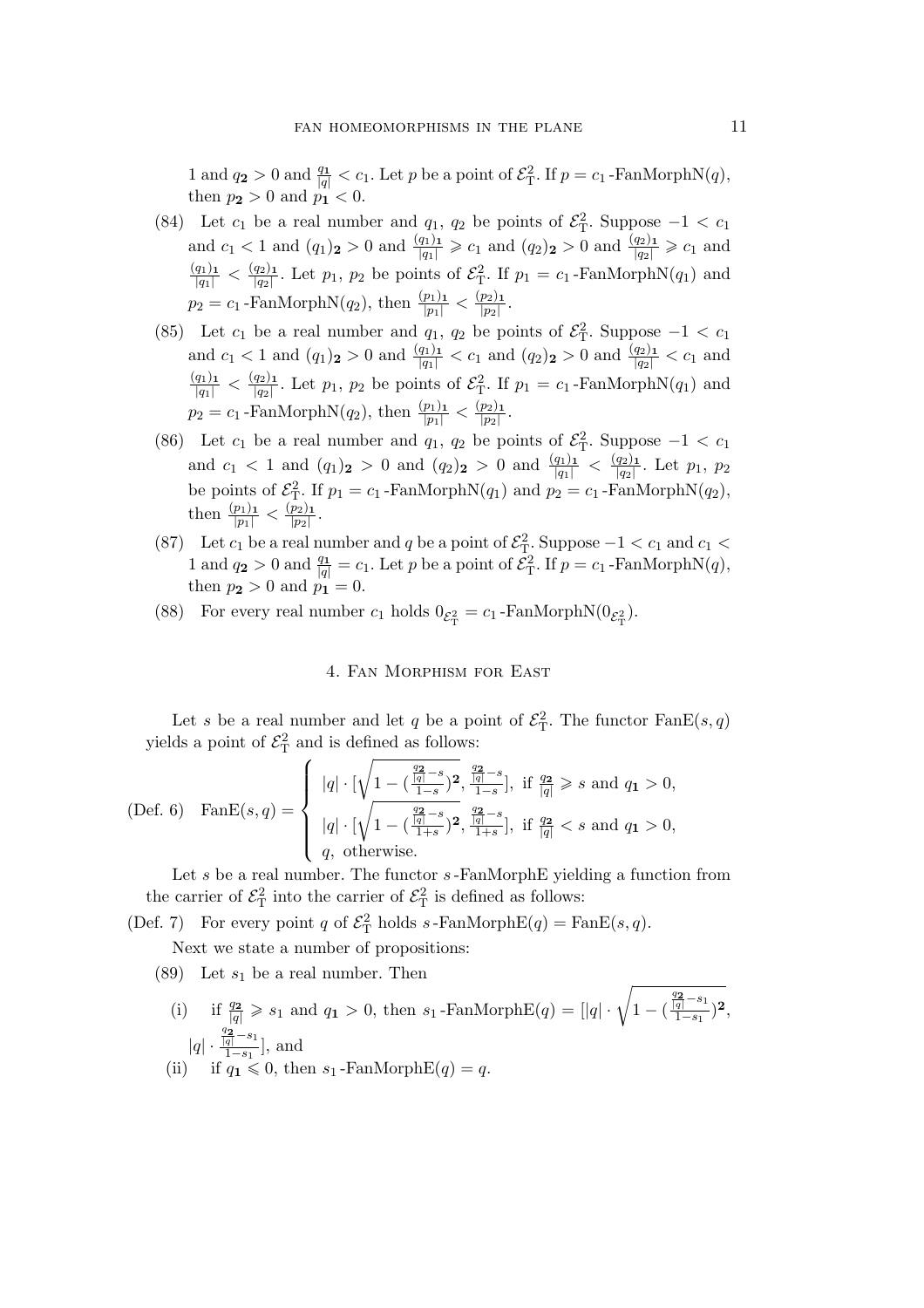# 12 YATSUKA NAKAMURA

- (90) For every real number  $s_1$  such that  $\frac{q_2}{|q|} \leq s_1$  and  $q_1 > 0$  holds  $s_1$  -FanMorphE(q) = [|q| ·  $\sqrt{1 - (t)}$ q**2** *<sup>|</sup>*q*<sup>|</sup> −*s<sup>1</sup>  $\frac{\frac{q_2}{q_1}-s_1}{1+s_1}$ <sup>2</sup>,  $|q| \cdot \frac{\frac{q_2}{|q|}-s_1}{1+s_1}$  $\frac{q|}{1+s_1}$ .
- (91) Let  $s_1$  be a real number such that  $-1 < s_1$  and  $s_1 < 1$ . Then
- (i) if  $\frac{q_2}{|q|} \geqslant s_1$  and  $q_1 \geqslant 0$  and  $q \neq 0_{\mathcal{E}_T^2}$ , then  $s_1$ -FanMorphE $(q) = |q|$ . <sup>1</sup> 1 *−* ( q**2** *<sup>|</sup>*q*<sup>|</sup> −*s<sup>1</sup>  $\frac{\frac{q_2}{q_1} - s_1}{1 - s_1}$ <sup>2</sup>, |*q*| ·  $\frac{\frac{q_2}{|q|} - s_1}{1 - s_1}$ <sup>q</sup><sup>[-1</sup>], and (ii) if  $\frac{q_2}{|q|} \leqslant s_1$  and  $q_1 \geqslant 0$  and  $q \neq 0_{\mathcal{E}^2_T}$ , then  $s_1$ -FanMorphE $(q) = |q|$ . <sup>1</sup> 1 *−* ( q**2** *<sup>|</sup>*q*<sup>|</sup> −*s<sup>1</sup>  $\frac{\frac{q_2}{q_1}-s_1}{1+s_1}$ <sup>2</sup>,  $|q| \cdot \frac{\frac{q_2}{|q|}-s_1}{1+s_1}$  $\frac{q|}{1+s_1}$ .
- (92) Let  $s_1$  be a real number,  $K_1$  be a non empty subset of  $\mathcal{E}_T^2$ , and f be a map from  $(\mathcal{E}_{\mathcal{T}}^2)|K_1$  into  $\mathbb{R}^1$ . Suppose that
	- (i)  $-1 < s_1$ ,
- (ii)  $s_1 < 1$ ,
- (iii) for every point p of  $\mathcal{E}_T^2$  such that  $p \in \mathcal{E}_T$  the carrier of  $(\mathcal{E}_T^2)|K_1|$  holds  $f(p) = |p| \cdot \cdot$  $\frac{p_{2}}{|p|} - s_{1}$ <sup>*p*|  $\frac{r}{1-s_1}$ </sup>, and
- (iv) for every point q of  $\mathcal{E}_{\rm T}^2$  such that  $q \in \mathfrak{t}$  he carrier of  $(\mathcal{E}_{\rm T}^2)|K_1|$  holds  $q_1 \geq 0$ and  $q \neq 0_{\mathcal{E}_{\mathrm{T}}^2}$ .

Then  $f$  is continuous.

- (93) Let  $s_1$  be a real number,  $K_1$  be a non empty subset of  $\mathcal{E}_T^2$ , and f be a map from  $(\mathcal{E}_{\mathcal{T}}^2)|K_1$  into  $\mathbb{R}^1$ . Suppose that
	- $(i)$  −1 <  $s_1$ ,
- (ii)  $s_1 < 1$ ,
- (iii) for every point p of  $\mathcal{E}_T^2$  such that  $p \in \mathcal{E}_T$  the carrier of  $(\mathcal{E}_T^2)|K_1|$  holds  $f(p) = |p| \cdot \cdot$  $\frac{p_{2}}{|p|} - s_{1}$  $\frac{p|}{1+s_1}$ , and
- (iv) for every point q of  $\mathcal{E}_{\rm T}^2$  such that  $q \in \mathbb{R}$  the carrier of  $(\mathcal{E}_{\rm T}^2)|K_1|$  holds  $q_1 \geq 0$ and  $q \neq 0_{\mathcal{E}_{\mathrm{T}}^2}$ .

- (94) Let  $s_1$  be a real number,  $K_1$  be a non empty subset of  $\mathcal{E}_T^2$ , and f be a map from  $(\mathcal{E}_{\mathcal{T}}^2)|K_1$  into  $\mathbb{R}^1$ . Suppose that
	- $(i)$  −1 <  $s_1$ ,
- (ii)  $s_1 < 1$ ,
- (iii) for every point p of  $\mathcal{E}_T^2$  such that  $p \in \mathcal{E}_T$  the carrier of  $(\mathcal{E}_T^2)|K_1|$  holds  $f(p) = |p| \cdot \sqrt{1 - ($  $\frac{p_{2}}{|p|} - s_{1}$  $\frac{\overline{p}$ <sup>[-s<sub>1</sub></sup>)<sup>2</sup>, and
- (iv) for every point q of  $\mathcal{E}_{\rm T}^2$  such that  $q \in \mathfrak{t}$  he carrier of  $(\mathcal{E}_{\rm T}^2)|K_1|$  holds  $q_1 \geq 0$ and  $\frac{q_2}{|q|} \geqslant s_1$  and  $q \neq 0_{\mathcal{E}_{\mathrm{T}}^2}$ . Then  $f$  is continuous.
- (95) Let  $s_1$  be a real number,  $K_1$  be a non empty subset of  $\mathcal{E}_T^2$ , and f be a map from  $(\mathcal{E}_{\mathcal{T}}^2)|K_1$  into  $\mathbb{R}^1$ . Suppose that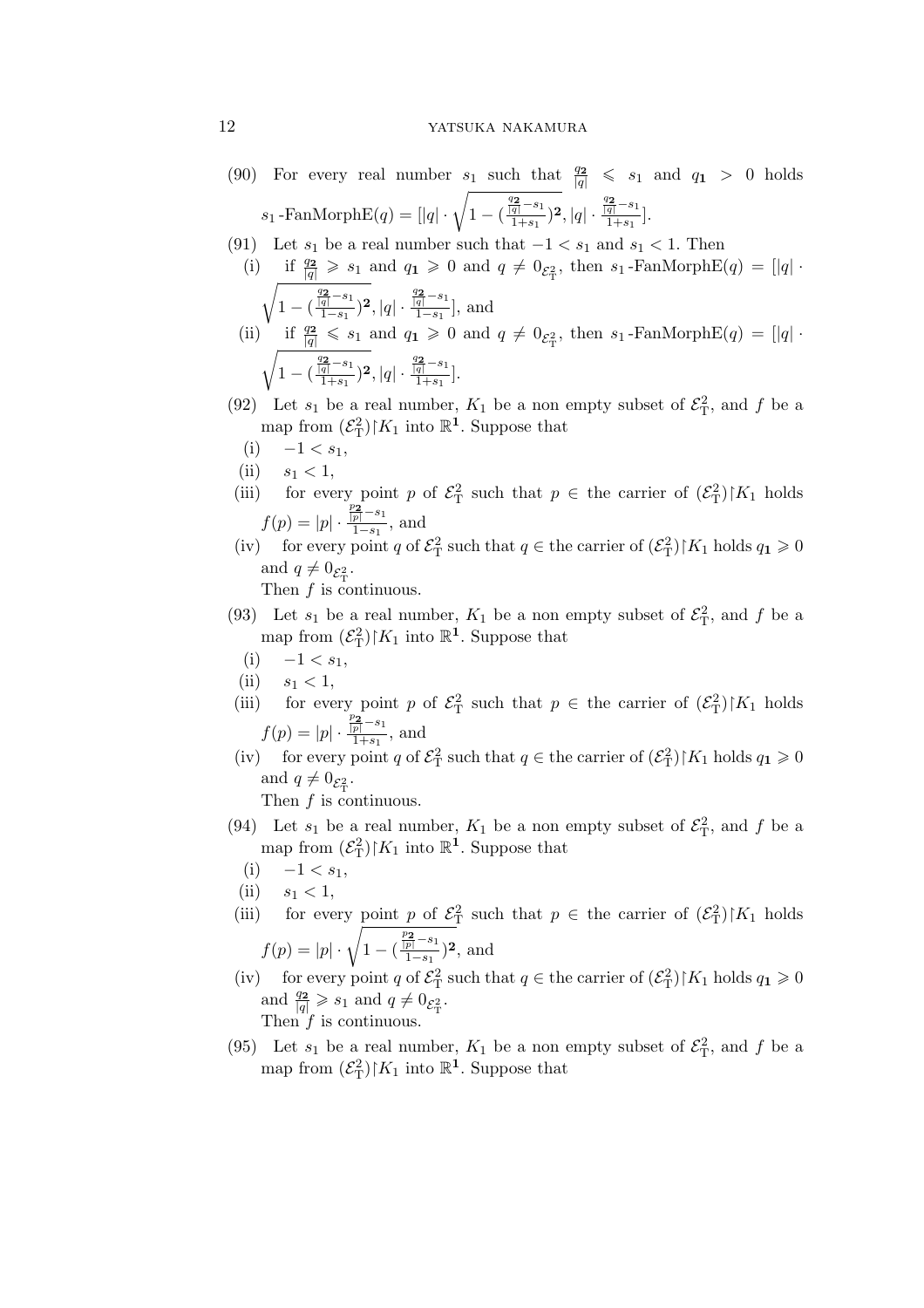- $(i)$  −1 <  $s_1$ ,
- (ii)  $s_1 < 1$ ,
- (iii) for every point p of  $\mathcal{E}_T^2$  such that  $p \in \mathcal{E}_T$  the carrier of  $(\mathcal{E}_T^2)|K_1|$  holds  $f(p) = |p| \cdot \sqrt{1 - ($  $\frac{p_{2}}{|p|} - s_{1}$  $\frac{\overline{p}^{-s_1}}{1+s_1}$ <sup>2</sup>, and
- (iv) for every point q of  $\mathcal{E}_{\rm T}^2$  such that  $q \in \mathfrak{t}$  he carrier of  $(\mathcal{E}_{\rm T}^2)|K_1|$  holds  $q_1 \geq 0$ and  $\frac{q_2}{|q|} \leqslant s_1$  and  $q \neq 0_{\mathcal{E}_{\mathrm{T}}^2}$ . Then  $f$  is continuous.
- (96) Let  $s_1$  be a real number,  $K_0$ ,  $B_0$  be subsets of  $\mathcal{E}_T^2$ , and f be a map from  $(\mathcal{E}_{\rm T}^2)|K_0$  into  $(\mathcal{E}_{\rm T}^2)|B_0$ . Suppose  $-1 < s_1$  and  $s_1 < 1$  and  $f = s_1$ -FanMorphE $\vert K_0 \vert$  and  $B_0 = \{q; q \text{ ranges over points of } \mathcal{E}^2_T: \mathcal{E}^2_T\}$  $q_1 \geq 0 \ \land \ q \neq 0_{\mathcal{E}_{\mathrm{T}}^2} \}$  and  $K_0 = \{p : \frac{p_2}{|p|} \geqslant s_1 \ \land \ p_1 \geqslant 0 \ \land \ p \neq 0_{\mathcal{E}_{\mathrm{T}}^2} \}.$ Then  $f$  is continuous.
- (97) Let  $s_1$  be a real number,  $K_0$ ,  $B_0$  be subsets of  $\mathcal{E}_T^2$ , and f be a map from  $(\mathcal{E}_{\rm T}^2)|K_0$  into  $(\mathcal{E}_{\rm T}^2)|B_0$ . Suppose  $-1 < s_1$  and  $s_1 < 1$  and  $f = s_1$ -FanMorphE $\vert K_0 \vert$  and  $B_0 = \{q; q \text{ ranges over points of } \mathcal{E}_{\mathrm{T}}^2$ .  $q_1 \geq 0 \ \land \ q \neq 0_{\mathcal{E}_{\mathrm{T}}^2} \}$  and  $K_0 = \{p : \frac{p_2}{|p|} \leqslant s_1 \ \land \ p_1 \geqslant 0 \ \land \ p \neq 0_{\mathcal{E}_{\mathrm{T}}^2} \}.$ Then  $f$  is continuous.
- (98) For every real number  $s_1$  and for every subset  $K_3$  of  $\mathcal{E}^2$  such that  $K_3 =$  ${p : p_2 \geq s_1 \cdot |p| \land p_1 \geq 0}$  holds  $K_3$  is closed.
- (99) For every real number  $s_1$  and for every subset  $K_3$  of  $\mathcal{E}^2$  such that  $K_3 =$  $\{p : p_2 \leq s_1 \cdot |p| \land p_1 \geq 0\}$  holds  $K_3$  is closed.
- (100) Let  $s_1$  be a real number,  $K_0$ ,  $B_0$  be subsets of  $\mathcal{E}_T^2$ , and f be a map from  $(\mathcal{E}_{\rm T}^2)|K_0$  into  $(\mathcal{E}_{\rm T}^2)|B_0$ . Suppose  $-1 < s_1$  and  $s_1 < 1$  and  $f = s_1$ -FanMorphE $\vert K_0 \vert$  and  $B_0 =$  (the carrier of  $\mathcal{E}^2_T$ )  $\setminus \{0_{\mathcal{E}^2_T}\}\$  and  $K_0 = \{p : p_1 \geq 0 \land p \neq 0_{\mathcal{E}_{\mathrm{T}}^2}\}\.$  Then f is continuous.
- (101) Let  $s_1$  be a real number,  $K_0$ ,  $B_0$  be subsets of  $\mathcal{E}_T^2$ , and f be a map from  $(\mathcal{E}_{\rm T}^2)|K_0$  into  $(\mathcal{E}_{\rm T}^2)|B_0$ . Suppose  $-1 < s_1$  and  $s_1 < 1$  and  $f = s_1$ -FanMorphE $\vert K_0 \vert$  and  $B_0 =$  (the carrier of  $\mathcal{E}^2_T$ )  $\setminus \{0_{\mathcal{E}^2_T}\}\$  and  $K_0 = \{p : p_1 \leq 0 \land p \neq 0_{\mathcal{E}^2_\mathcal{T}}\}.$  Then f is continuous.
- (102) Let  $s_1$  be a real number,  $B_0$  be a subset of  $\mathcal{E}_T^2$ ,  $K_0$  be a subset of  $(\mathcal{E}_T^2)$   $|B_0$ , and f be a map from  $(\mathcal{E}_{\text{T}}^2) \upharpoonright B_0 \upharpoonright K_0$  into  $(\mathcal{E}_{\text{T}}^2) \upharpoonright B_0$ . Suppose  $-1 < s_1$  and  $s_1 < 1$  and  $f = s_1$ -FanMorphE $\vert K_0 \vert$  and  $B_0 =$  (the carrier of  $\mathcal{E}^2_T$ )  $\setminus \{0_{\mathcal{E}^2_T}\}$ and  $K_0 = \{p : p_1 \geq 0 \land p \neq 0_{\mathcal{E}_{\mathrm{T}}^2}\}\.$  Then f is continuous.
- (103) Let  $s_1$  be a real number,  $B_0$  be a subset of  $\mathcal{E}_T^2$ ,  $K_0$  be a subset of  $(\mathcal{E}_T^2)$   $|B_0$ , and f be a map from  $(\mathcal{E}_{\rm T}^2) \upharpoonright B_0 \upharpoonright K_0$  into  $(\mathcal{E}_{\rm T}^2) \upharpoonright B_0$ . Suppose  $-1 < s_1$  and  $s_1 < 1$  and  $f = s_1$ -FanMorphE $\vert K_0 \vert$  and  $B_0 =$  (the carrier of  $\mathcal{E}^2_T$ )  $\setminus \{0_{\mathcal{E}^2_T}\}$ and  $K_0 = \{p : p_1 \leq 0 \land p \neq 0_{\mathcal{E}_{\Gamma}^2}\}\.$  Then f is continuous.
- (104) For every real number  $s_1$  and for every point p of  $\mathcal{E}_T^2$  holds  $|s_1$ -FanMorphE $(p)| = |p|$ .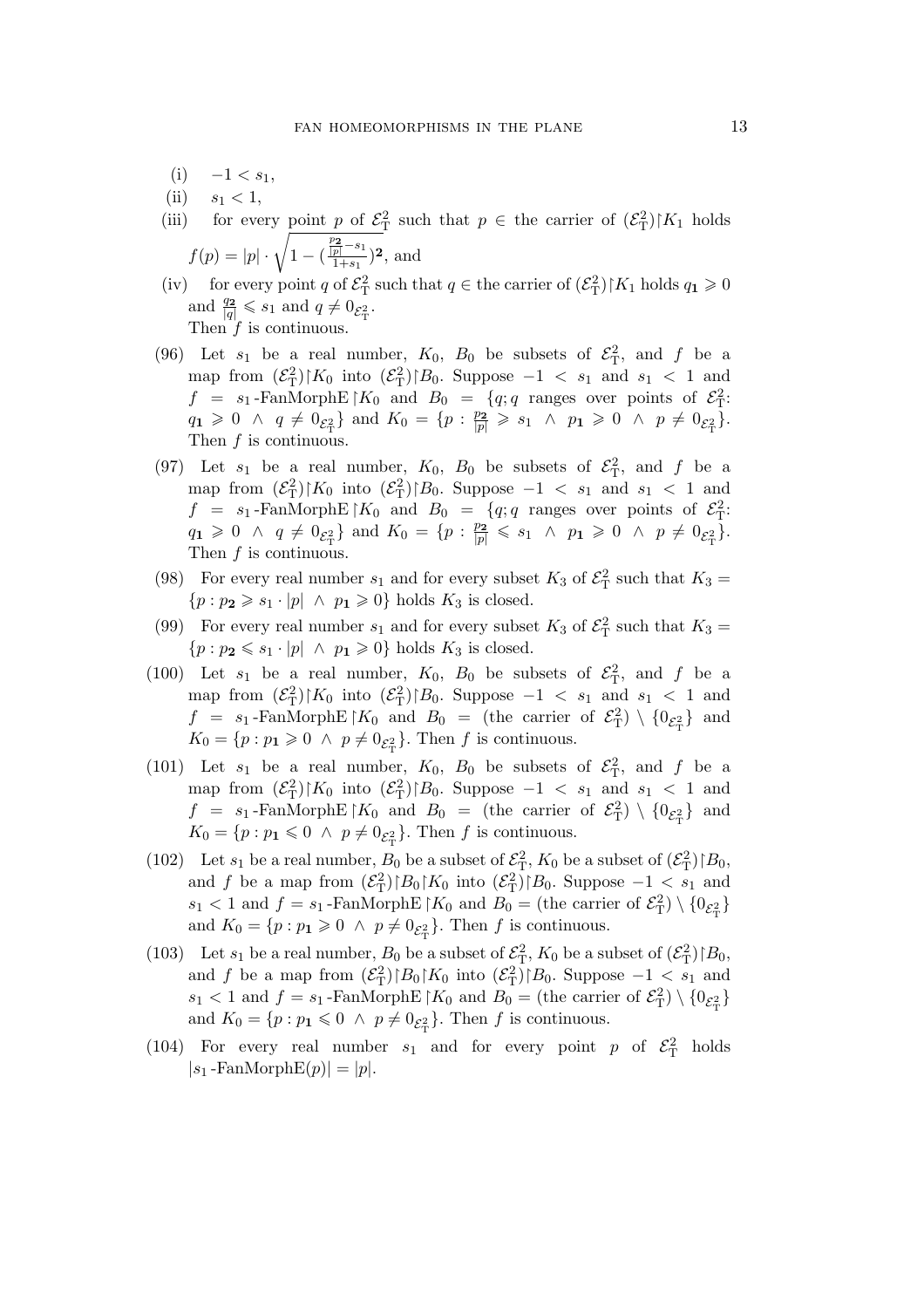- (105) For every real number  $s_1$  and for all sets  $x$ ,  $K_0$  such that  $-1 < s_1$ and  $s_1 < 1$  and  $x \in K_0$  and  $K_0 = \{p : p_1 \geq 0 \land p \neq 0_{\mathcal{E}_T^2}\}\$  holds  $s_1$  -FanMorphE $(x) \in K_0$ .
- (106) For every real number  $s_1$  and for all sets x,  $K_0$  such that  $-1 < s_1$ and  $s_1 < 1$  and  $x \in K_0$  and  $K_0 = \{p : p_1 \leq 0 \land p \neq 0_{\mathcal{E}_T^2}\}\$  holds  $s_1$ -FanMorphE $(x) \in K_0$ .
- (107) Let  $s_1$  be a real number and D be a non empty subset of  $\mathcal{E}_T^2$ . Suppose  $-1 < s_1$  and  $s_1 < 1$  and  $D<sup>c</sup> = \{0_{\mathcal{E}_T^2}\}\$ . Then there exists a map h from  $(\mathcal{E}_{\mathrm{T}}^2)\upharpoonright D$  into  $(\mathcal{E}_{\mathrm{T}}^2)\upharpoonright D$  such that  $h = s_1$ -FanMorphE $\upharpoonright D$  and h is continuous.
- (108) Let  $s_1$  be a real number. Suppose  $-1 < s_1$  and  $s_1 < 1$ . Then there exists a map h from  $\mathcal{E}_{\rm T}^2$  into  $\mathcal{E}_{\rm T}^2$  such that  $h = s_1$ -FanMorphE and h is continuous.
- (109) For every real number  $s_1$  such that  $-1 < s_1$  and  $s_1 < 1$  holds  $s_1$ -FanMorphE is one-to-one.
- (110) For every real number  $s_1$  such that  $-1 < s_1$  and  $s_1 < 1$  holds  $s_1$ -FanMorphE is a map from  $\mathcal{E}_{\rm T}^2$  into  $\mathcal{E}_{\rm T}^2$  and  $\text{rng}(s_1\text{-FanMorphE}) = \text{the}$ carrier of  $\mathcal{E}_{\rm T}^2$ .
- (111) Let  $s_1$  be a real number and  $p_2$  be a point of  $\mathcal{E}_T^2$ . Suppose  $-1 < s_1$ and  $s_1 < 1$ . Then there exists a non empty compact subset K of  $\mathcal{E}^2$  such that  $K = s_1$ -FanMorphE<sup>°</sup> K and there exists a subset  $V_2$  of  $\mathcal{E}^2$  such that  $p_2 \in V_2$  and  $V_2$  is open and  $V_2 \subseteq K$  and  $s_1$ -FanMorphE $(p_2) \in V_2$ .
- (112) Let  $s_1$  be a real number. Suppose  $-1 < s_1$  and  $s_1 < 1$ . Then there exists a map f from  $\mathcal{E}_{\rm T}^2$  into  $\mathcal{E}_{\rm T}^2$  such that  $f = s_1$ -FanMorphE and f is a homeomorphism.
- (113) Let  $s_1$  be a real number and q be a point of  $\mathcal{E}_T^2$ . Suppose  $-1 < s_1$ and  $s_1 < 1$  and  $q_1 > 0$  and  $\frac{q_2}{|q|} \geqslant s_1$ . Let p be a point of  $\mathcal{E}_T^2$ . If  $p =$  $s_1$ -FanMorphE(q), then  $p_1 > 0$  and  $p_2 \ge 0$ .
- (114) Let  $s_1$  be a real number and q be a point of  $\mathcal{E}_T^2$ . Suppose  $-1 < s_1$ and  $s_1 < 1$  and  $q_1 > 0$  and  $\frac{q_2}{|q|} < s_1$ . Let p be a point of  $\mathcal{E}_T^2$ . If  $p =$  $s_1$ -FanMorphE(q), then  $p_1 > 0$  and  $p_2 < 0$ .
- (115) Let  $s_1$  be a real number and  $q_1, q_2$  be points of  $\mathcal{E}_T^2$ . Suppose  $-1 < s_1$ and  $s_1 < 1$  and  $(q_1)$ <sub>1</sub>  $> 0$  and  $\frac{(q_1)_2}{|q_1|} \geqslant s_1$  and  $(q_2)$ <sub>1</sub>  $> 0$  and  $\frac{(q_2)_2}{|q_2|} \geqslant s_1$  and  $\frac{(q_1)_2}{|q_1|} < \frac{(q_2)_2}{|q_2|}$  $\frac{q_2}{|q_2|}$ . Let  $p_1$ ,  $p_2$  be points of  $\mathcal{E}_{\rm T}^2$ . If  $p_1 = s_1$ -FanMorphE( $q_1$ ) and  $p_2 = s_1$ -FanMorphE $(q_2)$ , then  $\frac{(p_1)_2}{|p_1|} < \frac{(p_2)_2}{|p_2|}$  $\frac{p_2}{|p_2|}$ .
- (116) Let  $s_1$  be a real number and  $q_1, q_2$  be points of  $\mathcal{E}_T^2$ . Suppose  $-1 < s_1$ and  $s_1 < 1$  and  $(q_1)$ <sub>1</sub>  $> 0$  and  $\frac{(q_1)_2}{|q_1|} < s_1$  and  $(q_2)$ <sub>1</sub>  $> 0$  and  $\frac{(q_2)_2}{|q_2|} < s_1$  and  $\frac{(q_1)_2}{|q_1|} < \frac{(q_2)_2}{|q_2|}$  $\frac{q_2}{|q_2|}$ . Let  $p_1$ ,  $p_2$  be points of  $\mathcal{E}_{\rm T}^2$ . If  $p_1 = s_1$ -FanMorphE( $q_1$ ) and  $p_2 = s_1$ -FanMorphE( $q_2$ ), then  $\frac{(p_1)_2}{|p_1|} < \frac{(p_2)_2}{|p_2|}$  $\frac{p_2}{|p_2|}$ .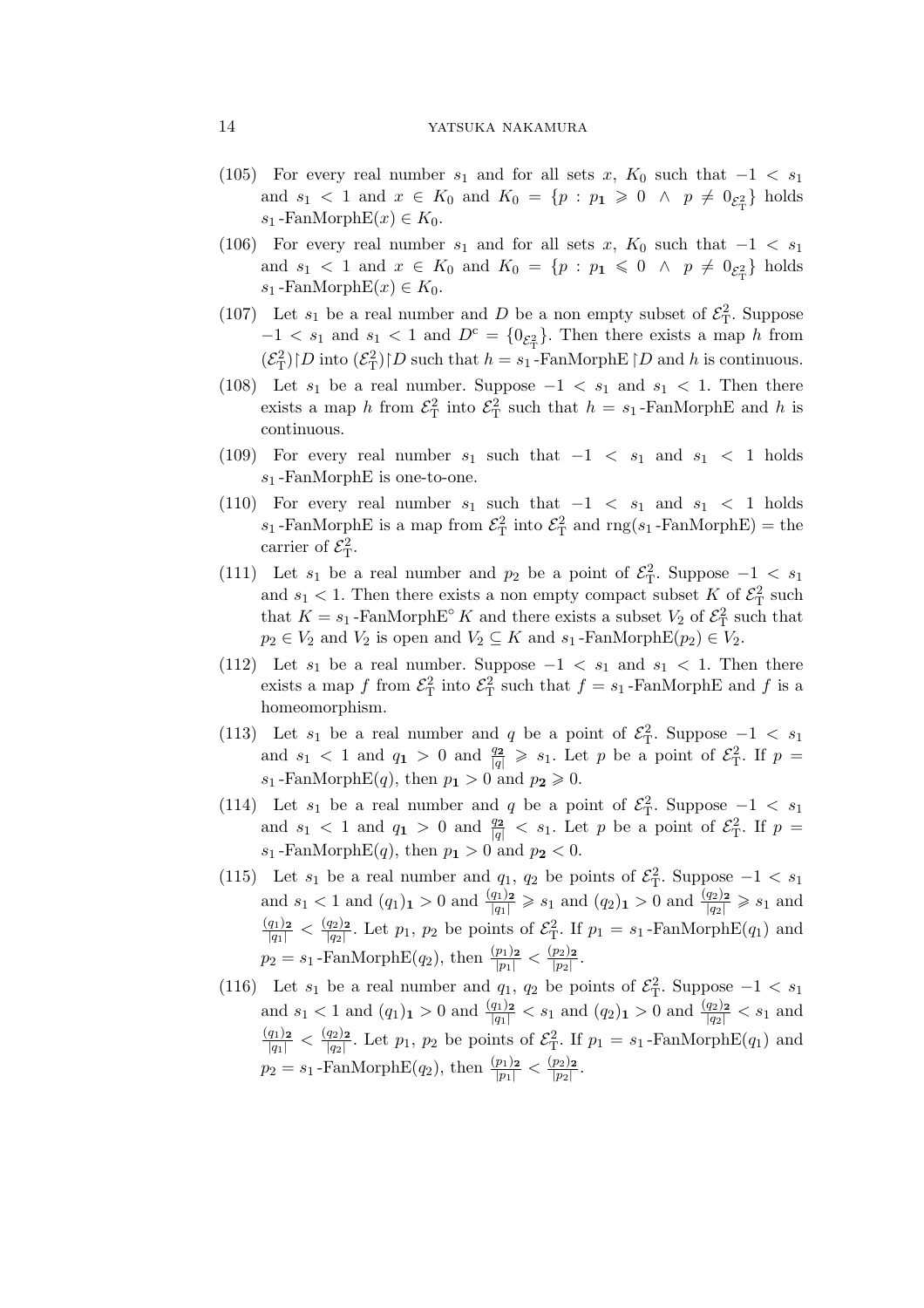- (117) Let  $s_1$  be a real number and  $q_1, q_2$  be points of  $\mathcal{E}_T^2$ . Suppose  $-1 < s_1$ and  $s_1 < 1$  and  $(q_1)_{\mathbf{1}} > 0$  and  $(q_2)_{\mathbf{1}} > 0$  and  $\frac{(q_1)_{\mathbf{2}}}{|q_1|} < \frac{(q_2)_{\mathbf{2}}}{|q_2|}$ *|*q2*|* . Let p1, p<sup>2</sup> be points of  $\mathcal{E}_{\rm T}^2$ . If  $p_1 = s_1$ -FanMorphE( $q_1$ ) and  $p_2 = s_1$ -FanMorphE( $q_2$ ), then  $\frac{(p_1)_2}{|p_1|} < \frac{(p_2)_2}{|p_2|}$  $\frac{p_2}{|p_2|}$ .
- (118) Let  $s_1$  be a real number and q be a point of  $\mathcal{E}_T^2$ . Suppose  $-1 < s_1$ and  $s_1 < 1$  and  $q_1 > 0$  and  $\frac{q_2}{|q|} = s_1$ . Let p be a point of  $\mathcal{E}^2$ . If  $p =$  $s_1$ -FanMorphE(q), then  $p_1 > 0$  and  $p_2 = 0$ .
- (119) For every real number  $s_1$  holds  $0_{\mathcal{E}_{\tau}^2} = s_1$ -FanMorphE $(0_{\mathcal{E}_{\tau}^2})$ .

## 5. Fan Morphism for South

Let s be a real number and let q be a point of  $\mathcal{E}_{\rm T}^2$ . The functor  $\text{FanS}(s,q)$ yields a point of  $\mathcal{E}_{\mathrm{T}}^2$  and is defined by:

(Def. 8) 
$$
\text{Fans}(s, q) = \begin{cases} |q| \cdot \left[ \frac{\frac{q_1}{|q|} - s}{1 - s}, -\sqrt{1 - \left( \frac{\frac{q_1}{|q|} - s}{1 - s} \right)^2} \right], \text{ if } \frac{q_1}{|q|} \ge s \text{ and } q_2 < 0, \\ |q| \cdot \left[ \frac{\frac{q_1}{|q|} - s}{1 + s}, -\sqrt{1 - \left( \frac{\frac{q_1}{|q|} - s}{1 + s} \right)^2} \right], \text{ if } \frac{q_1}{|q|} < s \text{ and } q_2 < 0, \\ q, \text{ otherwise.} \end{cases}
$$

Let  $c$  be a real number. The functor  $c$ -FanMorphS yielding a function from the carrier of  $\mathcal{E}_{\rm T}^2$  into the carrier of  $\mathcal{E}_{\rm T}^2$  is defined by:

(Def. 9) For every point q of  $\mathcal{E}_T^2$  holds c-FanMorphS(q) = FanS(c, q).

One can prove the following propositions:

 $(120)$  Let  $c_1$  be a real number. Then

- (i) if  $\frac{q_1}{|q|} \geq c_1$  and  $q_2 < 0$ , then  $c_1$ -FanMorphS(q) =  $||q||$ .  $\frac{q_1}{|q|} - c_1$  $\frac{q_1}{1-c_1}$ , *|q*| · − $\sqrt{1 - ($  $\frac{q_1}{|q|} - c_1$  $\frac{\overline{q}^{-c_1}}{1-c_1}$ <sup>2</sup>, and
- (ii) if  $q_2 \geqslant 0$ , then  $c_1$ -FanMorphS $(q) = q$ .
- (121) For every real number  $c_1$  such that  $\frac{q_1}{|q|} \leq c_1$  and  $q_2 < 0$  holds  $c_1$  -FanMorphS $(q) = ||q|| \cdot$  $\frac{q_1}{|q|} - c_1$ <u>*|1 −c*<sub>1</sub></u>  $|q|$  · − $\sqrt{1 - ($  $\frac{q_1}{|q|} - c_1$  $\frac{\overline{\overline{q}^{\hspace{1pt}|-}c_{1}}}{1+c_{1}}$ <sup>2</sup>].

(122) Let  $c_1$  be a real number such that  $-1 < c_1$  and  $c_1 < 1$ . Then

- (i) if  $\frac{q_1}{|q|} \geqslant c_1$  and  $q_2 \leqslant 0$  and  $q \neq 0_{\mathcal{E}_T^2}$ , then  $c_1$ -FanMorphS $(q) = |q|$ ·  $\frac{q_1}{|q|} - c_1$  $\frac{q|}{1-c_1},$ *|q*| · − $\sqrt{1 - ($  $\frac{q_1}{|q|} - c_1$  $\frac{\frac{1}{q} - c_1}{1 - c_1}$ <sup>2</sup>, and
- (ii) if  $\frac{q_1}{|q|} \leq c_1$  and  $q_2 \leq 0$  and  $q \neq 0_{\mathcal{E}_{\mathrm{T}}^2}$ , then  $c_1$ -FanMorphS $(q) = [|q| \cdot$  $\frac{q_1}{|q|} - c_1$  $\frac{q_1}{1+c_1},$ *|q*| · − $\sqrt{1 - ($  $\frac{q_1}{|q|} - c_1$  $\frac{\overline{\overline{q}}^{--c_1}}{1+c_1}$ <sup>2</sup>].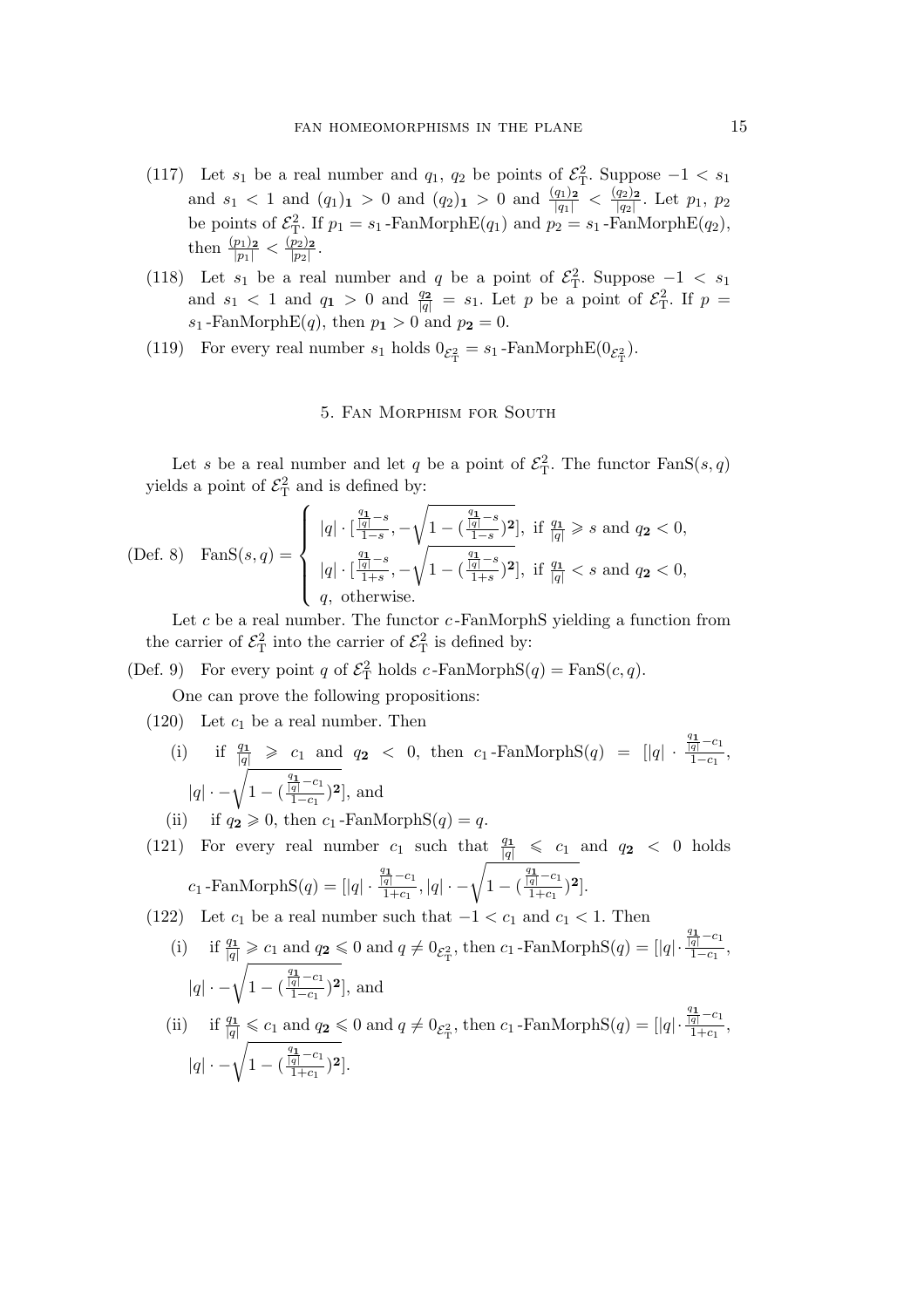# 16 YATSUKA NAKAMURA

- (123) Let  $c_1$  be a real number,  $K_1$  be a non empty subset of  $\mathcal{E}_T^2$ , and f be a map from  $(\mathcal{E}_{\mathcal{T}}^2)|K_1$  into  $\mathbb{R}^1$ . Suppose that
	- (i)  $−1 < c_1$ ,
	- (ii)  $c_1 < 1$ ,
	- (iii) for every point p of  $\mathcal{E}_T^2$  such that  $p \in \mathcal{E}_T$  the carrier of  $(\mathcal{E}_T^2)|K_1|$  holds  $f(p) = |p| \cdot \cdot$  $\frac{p_1}{|p|} - c_1$  $\frac{p|}{1-c_1}$ , and
	- (iv) for every point q of  $\mathcal{E}_{\rm T}^2$  such that  $q \in \mathfrak{t}$  he carrier of  $(\mathcal{E}_{\rm T}^2)|K_1|$  holds  $q_2 \leq 0$ and  $q \neq 0_{\mathcal{E}_{\mathrm{T}}^2}$ .

Then  $f$  is continuous.

- (124) Let  $c_1$  be a real number,  $K_1$  be a non empty subset of  $\mathcal{E}_T^2$ , and f be a map from  $(\mathcal{E}_{\mathcal{T}}^2)|K_1$  into  $\mathbb{R}^1$ . Suppose that
	- (i)  $-1 < c_1$ ,
	- (ii)  $c_1 < 1$ ,
	- (iii) for every point p of  $\mathcal{E}_T^2$  such that  $p \in \mathcal{E}_T$  the carrier of  $(\mathcal{E}_T^2)|K_1|$  holds  $f(p) = |p| \cdot \cdot$  $\frac{p_1}{|p|} - c_1$  $\frac{p|}{1+c_1}$ , and
	- (iv) for every point q of  $\mathcal{E}_{\rm T}^2$  such that  $q \in \mathfrak{t}$  the carrier of  $(\mathcal{E}_{\rm T}^2)|K_1|$  holds  $q_2 \leq 0$ and  $q \neq 0_{\mathcal{E}_{\mathrm{T}}^2}$ .

- (125) Let  $c_1$  be a real number,  $K_1$  be a non empty subset of  $\mathcal{E}_T^2$ , and f be a map from  $(\mathcal{E}_{\mathcal{T}}^2)|K_1$  into  $\mathbb{R}^1$ . Suppose that
	- $(i)$  −1 <  $c_1$ ,
	- (ii)  $c_1 < 1$ ,
	- (iii) for every point p of  $\mathcal{E}_T^2$  such that  $p \in \mathcal{E}_T$  the carrier of  $(\mathcal{E}_T^2)|K_1|$  holds  $f(p) = |p| \cdot -\sqrt{1 - ($  $\frac{p_1}{|p|} - c_1$  $\frac{\overline{p}$ <sup> $-c_1$ </sup> $(1-c_1)^2$ , and
	- (iv) for every point q of  $\mathcal{E}_{\rm T}^2$  such that  $q \in \mathfrak{t}$  he carrier of  $(\mathcal{E}_{\rm T}^2)|K_1|$  holds  $q_2 \leq 0$ and  $\frac{q_1}{|q|} \geqslant c_1$  and  $q \neq 0_{\mathcal{E}_{\mathrm{T}}^2}$ . Then  $f$  is continuous.
- (126) Let  $c_1$  be a real number,  $K_1$  be a non empty subset of  $\mathcal{E}_T^2$ , and f be a map from  $(\mathcal{E}_{\mathcal{T}}^2)|K_1$  into  $\mathbb{R}^1$ . Suppose that
	- (i)  $-1 < c_1$ ,
	- (ii)  $c_1 < 1$ ,
	- (iii) for every point p of  $\mathcal{E}_T^2$  such that  $p \in \mathcal{E}_T$  the carrier of  $(\mathcal{E}_T^2)|K_1|$  holds  $f(p) = |p| \cdot -\sqrt{1 - ($  $\frac{p_1}{|p|} - c_1$  $\frac{\overline{p}$ <sup> $-c_1$ </sup> $(1+c_1)$ <sup>2</sup>, and
	- (iv) for every point q of  $\mathcal{E}_{\rm T}^2$  such that  $q \in \mathfrak{t}$  he carrier of  $(\mathcal{E}_{\rm T}^2)|K_1|$  holds  $q_2 \leq 0$ and  $\frac{q_1}{|q|} \leqslant c_1$  and  $q \neq 0_{\mathcal{E}_{\mathrm{T}}^2}$ . Then  $f$  is continuous.
- (127) Let  $c_1$  be a real number,  $K_0$ ,  $B_0$  be subsets of  $\mathcal{E}_T^2$ , and f be a map from  $(\mathcal{E}_{\rm T}^2)|K_0$  into  $(\mathcal{E}_{\rm T}^2)|B_0$ . Suppose  $-1 < c_1$  and  $c_1 < 1$  and  $f =$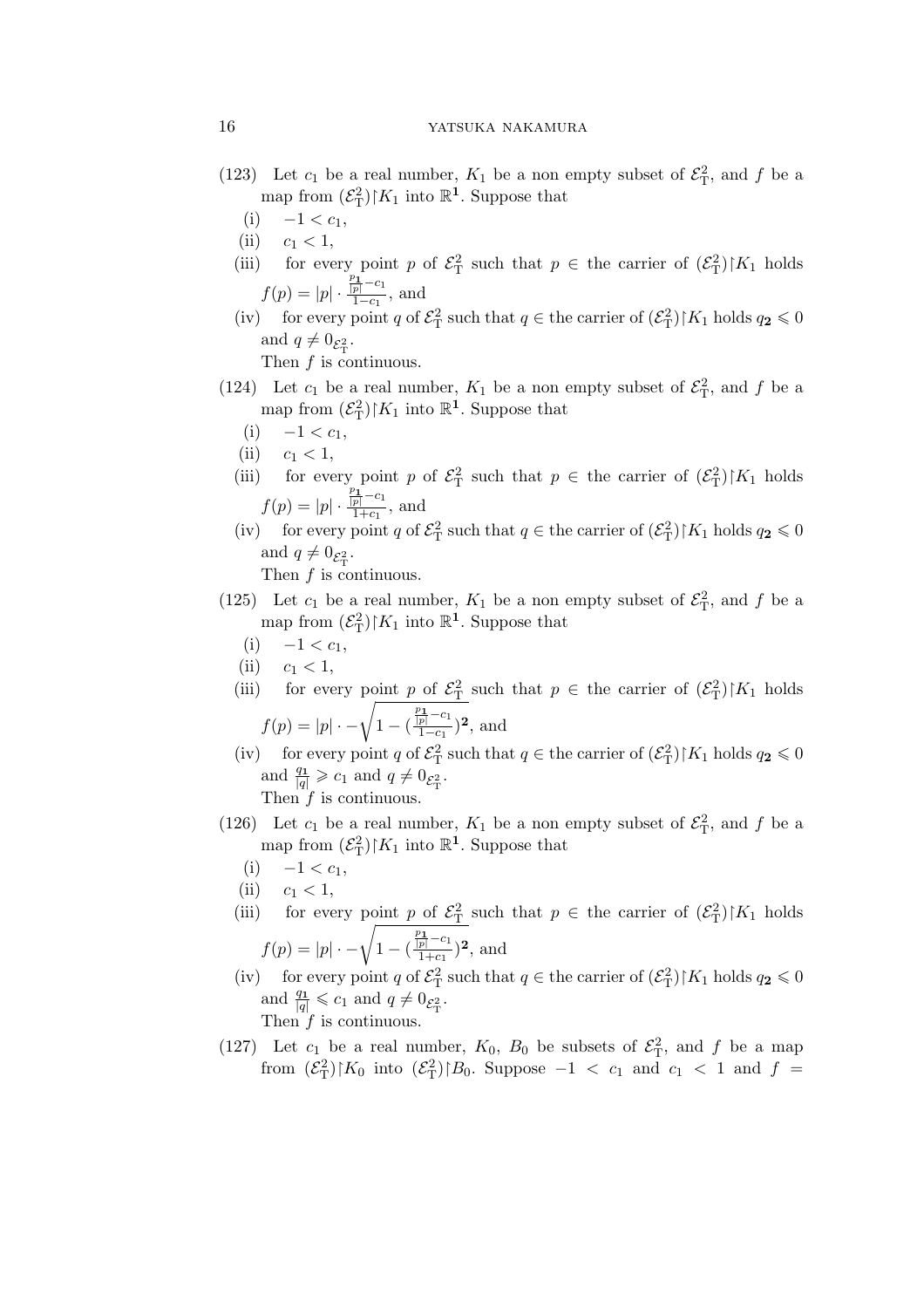c<sub>1</sub> -FanMorphS  $\upharpoonright$  K<sub>0</sub> and B<sub>0</sub> = {q; q ranges over points of  $\mathcal{E}_{\rm T}^2$ :  $q_2 \leq 0 \land q \neq 0$  $0_{\mathcal{E}_{\mathrm{T}}^2}$  and  $K_0 = \{p : \frac{p_1}{|p|} \geqslant c_1 \land p_2 \leqslant 0 \land p \neq 0_{\mathcal{E}_{\mathrm{T}}^2}\}$ . Then  $f$  is continuous.

- (128) Let  $c_1$  be a real number,  $K_0$ ,  $B_0$  be subsets of  $\mathcal{E}_T^2$ , and f be a map from  $(\mathcal{E}_{\rm T}^2)|K_0$  into  $(\mathcal{E}_{\rm T}^2)|B_0$ . Suppose  $-1 < c_1$  and  $c_1 < 1$  and  $f =$ c<sub>1</sub> -FanMorphS  $\restriction K_0$  and  $B_0 = \{q; q \text{ ranges over points of } \mathcal{E}^2_\text{T}: q_2 \leq 0 \land q \neq 0\}$  $0_{\mathcal{E}_{\mathrm{T}}^2}$  and  $K_0 = \{p : \frac{p_1}{|p|} \leqslant c_1 \land p_2 \leqslant 0 \land p \neq 0_{\mathcal{E}_{\mathrm{T}}^2}\}$ . Then f is continuous.
- (129) For every real number  $c_1$  and for every subset  $K_3$  of  $\mathcal{E}_T^2$  such that  $K_3 =$  ${p : p_1 \geq c_1 \cdot |p| \land p_2 \leq 0}$  holds  $K_3$  is closed.
- (130) For every real number  $c_1$  and for every subset  $K_3$  of  $\mathcal{E}_T^2$  such that  $K_3 =$  ${p : p_1 \leq c_1 \cdot |p| \land p_2 \leq 0}$  holds  $K_3$  is closed.
- (131) Let  $c_1$  be a real number,  $K_0$ ,  $B_0$  be subsets of  $\mathcal{E}_T^2$ , and f be a map from  $(\mathcal{E}_{\rm T}^2)|K_0$  into  $(\mathcal{E}_{\rm T}^2)|B_0$ . Suppose  $-1 < c_1$  and  $c_1 < 1$  and  $f = c_1$ -FanMorphS |  $K_0$  and  $B_0 =$  (the carrier of  $\mathcal{E}_{\rm T}^2$ ) \  $\{0_{\mathcal{E}_{\rm T}^2}\}\$  and  $K_0 = \{p : p_2 \leq 0 \land p \neq 0_{\mathcal{E}^2_\mathcal{T}}\}.$  Then f is continuous.
- (132) Let  $c_1$  be a real number,  $K_0$ ,  $B_0$  be subsets of  $\mathcal{E}_T^2$ , and f be a map from  $(\mathcal{E}_{\rm T}^2)|K_0$  into  $(\mathcal{E}_{\rm T}^2)|B_0$ . Suppose  $-1 < c_1$  and  $c_1 < 1$  and  $f = c_1$ -FanMorphS  $\vert K_0 \vert$  and  $B_0 =$  (the carrier of  $\mathcal{E}^2_T$ )  $\setminus \{0_{\mathcal{E}^2_T}\}\$  and  $K_0 = \{p : p_2 \geq 0 \land p \neq 0_{\mathcal{E}_{\mathrm{T}}^2}\}\.$  Then f is continuous.
- (133) Let  $c_1$  be a real number,  $B_0$  be a subset of  $\mathcal{E}_T^2$ ,  $K_0$  be a subset of  $(\mathcal{E}_T^2)$   $|B_0$ , and f be a map from  $(\mathcal{E}_{\rm T}^2) \upharpoonright B_0 \upharpoonright K_0$  into  $(\mathcal{E}_{\rm T}^2) \upharpoonright B_0$ . Suppose  $-1 < c_1$  and  $c_1 < 1$  and  $f = c_1$ -FanMorphS  $\vert K_0 \vert$  and  $B_0 =$  (the carrier of  $\mathcal{E}^2_{\rm T}$ )  $\setminus \{0_{\mathcal{E}^2_{\rm T}}\}$ and  $K_0 = \{p : p_2 \leq 0 \land p \neq 0_{\mathcal{E}_{\mathrm{T}}^2}\}\.$  Then f is continuous.
- (134) Let  $c_1$  be a real number,  $B_0$  be a subset of  $\mathcal{E}_T^2$ ,  $K_0$  be a subset of  $(\mathcal{E}_T^2)$   $|B_0$ , and f be a map from  $(\mathcal{E}_{\text{T}}^2) \upharpoonright B_0 \upharpoonright K_0$  into  $(\mathcal{E}_{\text{T}}^2) \upharpoonright B_0$ . Suppose  $-1 < c_1$  and  $c_1 < 1$  and  $f = c_1$ -FanMorphS  $\vert K_0 \vert$  and  $B_0 =$  (the carrier of  $\mathcal{E}^2_{\rm T}$ )  $\setminus \{0_{\mathcal{E}^2_{\rm T}}\}$ and  $K_0 = \{p : p_2 \ge 0 \land p \neq 0_{\mathcal{E}_T^2}\}$ . Then f is continuous.
- (135) For every real number  $c_1$  and for every point p of  $\mathcal{E}_T^2$  holds  $|c_1$  -FanMorphS $(p)| = |p|$ .
- (136) For every real number  $c_1$  and for all sets  $x, K_0$  such that  $-1 < c_1$ and  $c_1 < 1$  and  $x \in K_0$  and  $K_0 = \{p : p_2 \leq 0 \land p \neq 0_{\mathcal{E}_T^2}\}\)$  holds  $c_1$  -FanMorphS $(x) \in K_0$ .
- (137) For every real number  $c_1$  and for all sets  $x, K_0$  such that  $-1 < c_1$ and  $c_1 < 1$  and  $x \in K_0$  and  $K_0 = \{p : p_2 \geq 0 \land p \neq 0_{\mathcal{E}_T^2}\}\$  holds  $c_1$  -FanMorphS $(x) \in K_0$ .
- (138) Let  $c_1$  be a real number and D be a non empty subset of  $\mathcal{E}_T^2$ . Suppose  $-1 < c_1$  and  $c_1 < 1$  and  $D<sup>c</sup> = {0_{\mathcal{E}_T^2}}$ . Then there exists a map h from  $(\mathcal{E}_{\mathrm{T}}^2) \upharpoonright D$  into  $(\mathcal{E}_{\mathrm{T}}^2) \upharpoonright D$  such that  $h = c_1$ -FanMorphS  $\upharpoonright D$  and h is continuous.
- (139) Let  $c_1$  be a real number. Suppose  $-1 < c_1$  and  $c_1 < 1$ . Then there exists a map h from  $\mathcal{E}_{\rm T}^2$  into  $\mathcal{E}_{\rm T}^2$  such that  $h = c_1$ -FanMorphS and h is continuous.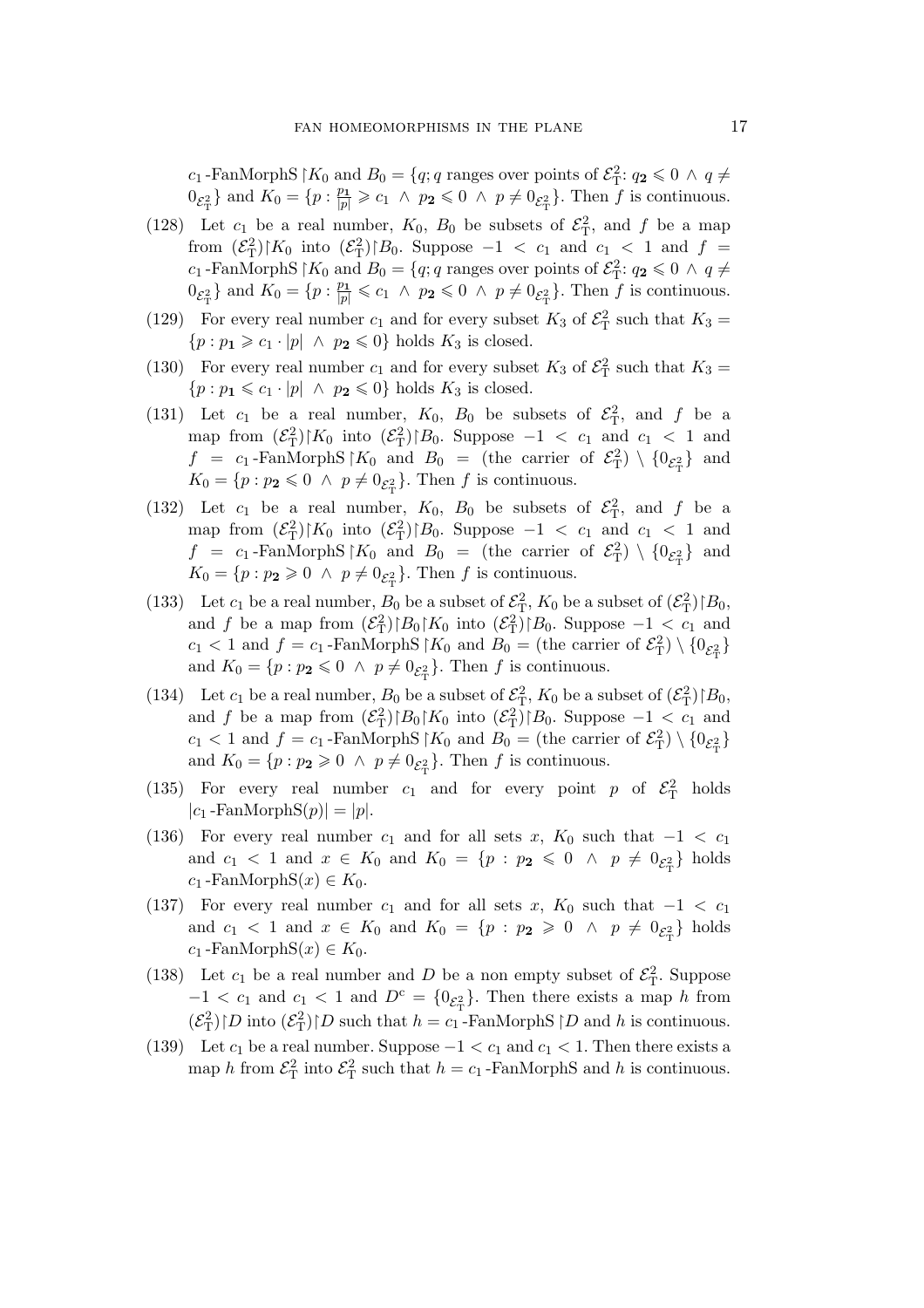- (140) For every real number  $c_1$  such that  $-1 < c_1$  and  $c_1 < 1$  holds  $c_1$ -FanMorphS is one-to-one.
- (141) For every real number  $c_1$  such that  $-1 < c_1$  and  $c_1 < 1$  holds  $c_1$ -FanMorphS is a map from  $\mathcal{E}_T^2$  into  $\mathcal{E}_T^2$  and  $\text{rng}(c_1\text{-FanMorphS}) = \text{the}$ carrier of  $\mathcal{E}_{\rm T}^2$ .
- (142) Let  $c_1$  be a real number and  $p_2$  be a point of  $\mathcal{E}_T^2$ . Suppose  $-1 < c_1$ and  $c_1 < 1$ . Then there exists a non empty compact subset K of  $\mathcal{E}^2$  such that  $K = c_1$ -FanMorphS<sup>°</sup> K and there exists a subset  $V_2$  of  $\mathcal{E}_{\rm T}^2$  such that  $p_2 \in V_2$  and  $V_2$  is open and  $V_2 \subseteq K$  and  $c_1$ -FanMorphS $(p_2) \in V_2$ .
- (143) Let  $c_1$  be a real number. Suppose  $-1 < c_1$  and  $c_1 < 1$ . Then there exists a map f from  $\mathcal{E}_{\rm T}^2$  into  $\mathcal{E}_{\rm T}^2$  such that  $f = c_1$ -FanMorphS and f is a homeomorphism.
- (144) Let  $c_1$  be a real number and q be a point of  $\mathcal{E}_T^2$ . Suppose  $-1 < c_1$  and  $c_1 <$ 1 and  $q_2 < 0$  and  $\frac{q_1}{|q|} \geqslant c_1$ . Let p be a point of  $\mathcal{E}_{\rm T}^2$ . If  $p = c_1$ -FanMorphS $(q)$ , then  $p_2 < 0$  and  $p_1 \geq 0$ .
- (145) Let  $c_1$  be a real number and q be a point of  $\mathcal{E}_T^2$ . Suppose  $-1 < c_1$  and  $c_1 <$ 1 and  $q_2 < 0$  and  $\frac{q_1}{|q|} < c_1$ . Let p be a point of  $\mathcal{E}_{\rm T}^2$ . If  $p = c_1$ -FanMorphS $(q)$ , then  $p_2 < 0$  and  $p_1 < 0$ .
- (146) Let  $c_1$  be a real number and  $q_1, q_2$  be points of  $\mathcal{E}_T^2$ . Suppose  $-1 < c_1$ and  $c_1 < 1$  and  $(q_1)_2 < 0$  and  $\frac{(q_1)_1}{|q_1|} \geq c_1$  and  $(q_2)_2 < 0$  and  $\frac{(q_2)_1}{|q_2|} \geq c_1$  and  $\frac{(q_1)_1}{|q_1|} < \frac{(q_2)_1}{|q_2|}$  $\frac{q_2}{|q_2|}$ . Let  $p_1$ ,  $p_2$  be points of  $\mathcal{E}_{\rm T}^2$ . If  $p_1 = c_1$ -FanMorphS( $q_1$ ) and  $p_2 = c_1$ -FanMorphS( $q_2$ ), then  $\frac{(p_1)_1}{|p_1|} < \frac{(p_2)_1}{|p_2|}$  $\frac{p_2}{|p_2|}$ .
- (147) Let  $c_1$  be a real number and  $q_1, q_2$  be points of  $\mathcal{E}_T^2$ . Suppose  $-1 < c_1$ and  $c_1 < 1$  and  $(q_1)_2 < 0$  and  $\frac{(q_1)_1}{|q_1|} < c_1$  and  $(q_2)_2 < 0$  and  $\frac{(q_2)_1}{|q_2|} < c_1$  and  $\frac{(q_1)_1}{|q_1|} < \frac{(q_2)_1}{|q_2|}$  $\frac{q_2}{|q_2|}$ . Let  $p_1$ ,  $p_2$  be points of  $\mathcal{E}_{\rm T}^2$ . If  $p_1 = c_1$ -FanMorphS( $q_1$ ) and  $p_2 = c_1$ -FanMorphS( $q_2$ ), then  $\frac{(p_1)_1}{|p_1|} < \frac{(p_2)_1}{|p_2|}$  $\frac{p_2}{|p_2|}$ .
- (148) Let  $c_1$  be a real number and  $q_1, q_2$  be points of  $\mathcal{E}_T^2$ . Suppose  $-1 < c_1$ and  $c_1 < 1$  and  $(q_1)_2 < 0$  and  $(q_2)_2 < 0$  and  $\frac{(q_1)_1}{|q_1|} < \frac{(q_2)_1}{|q_2|}$ . Let  $p_1, p_2$ *|*q2*|* be points of  $\mathcal{E}_{\rm T}^2$ . If  $p_1 = c_1$ -FanMorphS $(q_1)$  and  $p_2 = c_1$ -FanMorphS $(q_2)$ , then  $\frac{(p_1)_1}{|p_1|} < \frac{(p_2)_1}{|p_2|}$  $\frac{p_2}{|p_2|}$ .
- (149) Let  $c_1$  be a real number and q be a point of  $\mathcal{E}_T^2$ . Suppose  $-1 < c_1$  and  $c_1 <$ 1 and  $q_2 < 0$  and  $\frac{q_1}{|q|} = c_1$ . Let p be a point of  $\mathcal{E}_{\rm T}^2$ . If  $p = c_1$ -FanMorphS $(q)$ , then  $p_2 < 0$  and  $p_1 = 0$ .
- (150) For every real number  $c_1$  holds  $0_{\mathcal{E}_{\rm T}^2} = c_1$ -FanMorphS $(0_{\mathcal{E}_{\rm T}^2})$ .

#### **REFERENCES**

[1] Czesław Byliński. Functions and their basic properties. *Formalized Mathematics*, 1(**1**):55– 65, 1990.